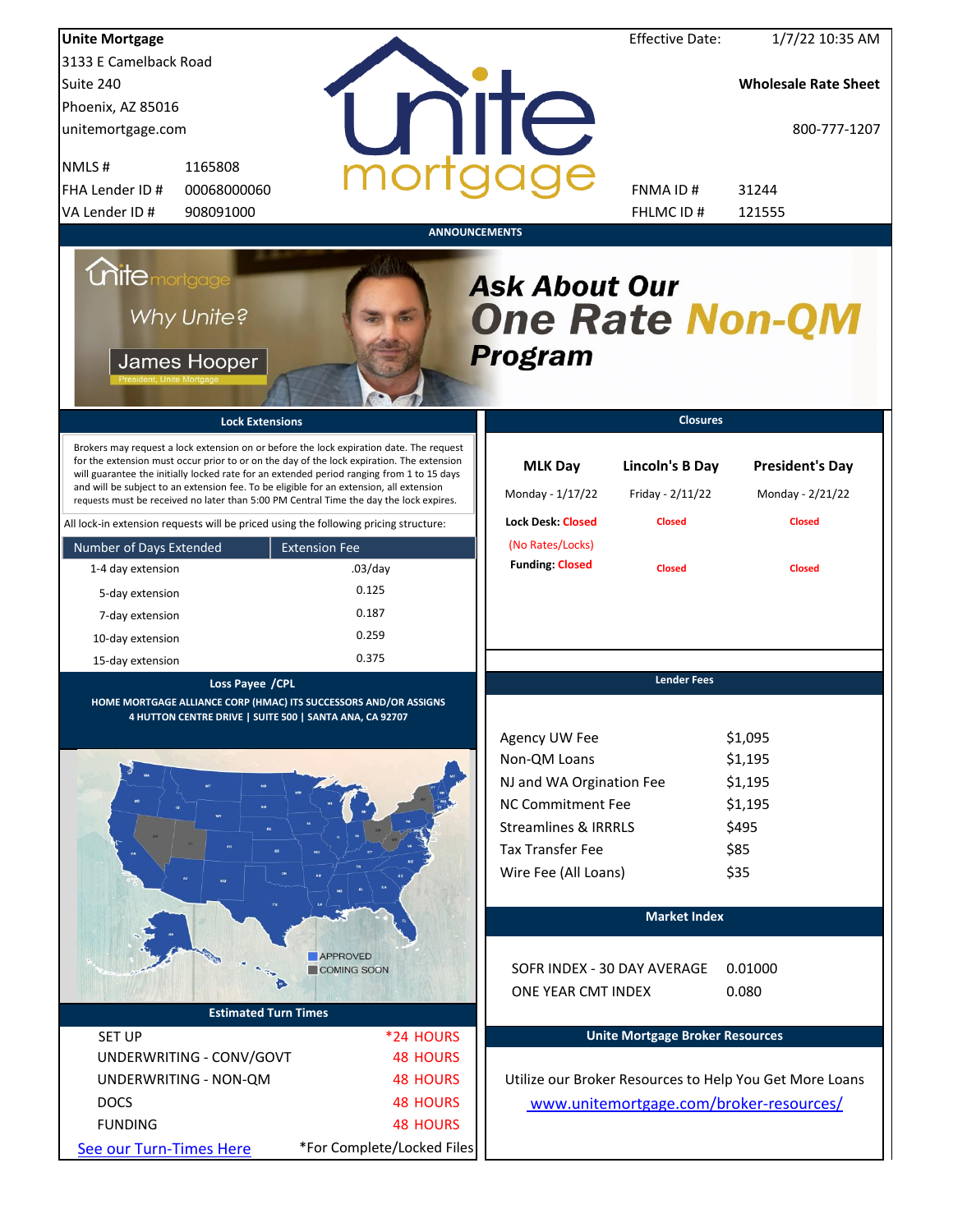

Rates are subject to change without prior notice Not for Public View • For Professional Use Only **Lock Desk**

[locks@unitemtg.com](mailto:locks@unitemtg.com)

File Update: 07-Jan-2022

Effective Date: 7-Jan-2022 The State of the Change Effective: 9:00 AM PST Lock Hours: 9:00 A.M. - 3:00 P.M. PST

## **ONE RATE - DSCR/ Bank Statements**

Price Change Effective: 9:00 AM PST

| <b>DSCR</b>                 |          |  |  |  |  |  |
|-----------------------------|----------|--|--|--|--|--|
| <b>25 DAY PRICING</b>       |          |  |  |  |  |  |
| RATE                        | 30YR FIX |  |  |  |  |  |
| 4.375                       | 100.0000 |  |  |  |  |  |
| <b>24 MO BANK STATEMENT</b> |          |  |  |  |  |  |
| <b>25 DAY PRICING</b>       |          |  |  |  |  |  |

**4.125** 100.0000

**RATE 30YR FIX**

## **HIGHLIGHTS**

| $700+$                        | $720+$                        |  |  |  |
|-------------------------------|-------------------------------|--|--|--|
| 30 yr fixed Full Amortization | 30 yr fixed Full Amortization |  |  |  |
| 300,001-1.0MM                 | 300,001-1.0MM                 |  |  |  |
| $+1.100$                      | Not Applicable                |  |  |  |
| Purchase 70%                  | Purchase 80%                  |  |  |  |
| Rate-Term 70%                 | Rate-Term 80%                 |  |  |  |
| Cash-Out 65%                  | Cash-Out 75%                  |  |  |  |
| Non Owner Occupied            | <b>Owner Occupied</b>         |  |  |  |
| Required                      | Required                      |  |  |  |
| 5 Years                       | None                          |  |  |  |
| 12 Month PITIA                | 12 Month PITIA                |  |  |  |
| Required                      | Required                      |  |  |  |
| Single Unit only              | Single Unit Only              |  |  |  |
|                               |                               |  |  |  |

### **No Hits for LLPAs !!!**

## **DSCR PRIME PLUS**

| <b>30 DAY PRICING</b> |                |                 |  |  |  |  |  |
|-----------------------|----------------|-----------------|--|--|--|--|--|
| <b>RATE</b>           | <b>5/6 ARM</b> | <b>30YR FIX</b> |  |  |  |  |  |
| 6.250                 | 105.2500       | 105.0000        |  |  |  |  |  |
| 6.125                 | 105.0000       | 104.7500        |  |  |  |  |  |
| 6.000                 | 104.7500       | 104.5000        |  |  |  |  |  |
| 5.875                 | 104.5000       | 104.2500        |  |  |  |  |  |
| 5.750                 | 104.2500       | 104.0000        |  |  |  |  |  |
| 5.625                 | 104.0000       | 103.7500        |  |  |  |  |  |
| 5.500                 | 103.7500       | 103.5000        |  |  |  |  |  |
| 5.375                 | 103.5000       | 103.2500        |  |  |  |  |  |
| 5.250                 | 103.2500       | 103.0000        |  |  |  |  |  |
| 5.125                 | 103.0000       | 102.7500        |  |  |  |  |  |
| 5.000                 | 102.7500       | 102.5000        |  |  |  |  |  |
| 4.875                 | 102.5000       | 102.2500        |  |  |  |  |  |
| 4.750                 | 102.1250       | 101.8750        |  |  |  |  |  |
| 4.625                 | 101.7500       | 101.5000        |  |  |  |  |  |
| 4.500                 | 101.3750       | 101.1250        |  |  |  |  |  |
| 4.375                 | 101.0000       | 100.7500        |  |  |  |  |  |
| 4.250                 | 100.5000       | 100.2500        |  |  |  |  |  |
| 4.125                 | 100.0000       | 99.7500         |  |  |  |  |  |

| MAX PRICING (Lower of Price or Premium) |          |  |  |  |  |  |  |
|-----------------------------------------|----------|--|--|--|--|--|--|
| No Prepay - Hard                        | 100,5000 |  |  |  |  |  |  |
| 1yr Prepay - Hard                       | 100.7500 |  |  |  |  |  |  |
| 2yr Prepay - Hard                       | 101.0000 |  |  |  |  |  |  |
| 3yr Prepay - Hard                       | 101.2500 |  |  |  |  |  |  |
| 4yr Prepay - Hard                       | 101.5000 |  |  |  |  |  |  |
| 5yr Prepay - Hard                       | 101.7500 |  |  |  |  |  |  |

| <b>ARM MARGIN</b> |  |  |  |  |  |  |  |
|-------------------|--|--|--|--|--|--|--|
| <b>SOFR</b>       |  |  |  |  |  |  |  |
|                   |  |  |  |  |  |  |  |
|                   |  |  |  |  |  |  |  |

| <b>LOCK FEES</b>        |         |  |  |  |  |  |
|-------------------------|---------|--|--|--|--|--|
| Relock Fee:             | .250    |  |  |  |  |  |
| Extension Fee Per Diem: | .030    |  |  |  |  |  |
| <b>Extension Max:</b>   | 15 Days |  |  |  |  |  |

| LTV<br><b>5/6 ARM</b><br><b>RATE</b><br>30YR FIX<br>105.2500<br><b>Documentation</b><br><b>Credit Score</b><br>105.0000<br>00.01-50<br>50.01-55<br>55.01-60<br>60.01-65<br>65.01-70<br>6.250<br>105.0000<br>$\geq 780$<br>6.125<br>104.7500<br>(0.250)<br>(0.375)<br>(0.500)<br>(0.625)<br>(0.875)<br>(1.125)<br>760 - 779<br>104.7500<br>6.000<br>104.5000<br>(0.375)<br>(0.375)<br>(0.625)<br>(0.875)<br>(1.000)<br>(1.375)<br>740 - 759<br>5.875<br>104.5000<br>104.2500<br>(0.375)<br>(0.500)<br>(0.750)<br>(1.000)<br>(1.250)<br>(1.625)<br>104.0000<br><b>DSCR</b><br>720 - 739<br>5.750<br>104.2500<br>(0.500)<br>(0.625)<br>(0.875)<br>(1.125)<br>(1.500)<br>(2.000)<br>104.0000<br>103.7500<br>700 - 719<br>(1.000)<br>#N/A<br>5.625<br>(0.625)<br>(0.750)<br>(1.375)<br>(1.875)<br>680 - 699<br>5.500<br>103.7500<br>103.5000<br>(0.875)<br>(1.000)<br>(1.250)<br>(1.750)<br>$\#N/A$<br>#N/A<br>660 - 679<br>5.375<br>103.5000<br>103.2500<br>#N/A<br>#N/A<br>(1.375)<br>(1.500)<br>(1.625)<br>(2.250)<br>5.250<br>103.2500<br>103.0000<br>5/6 40yr ARM SOFR<br>(0.250)<br>(0.250)<br>(0.250)<br>(0.250)<br>(0.250)<br>(0.250)<br>Product<br>40yr Fixed<br>5.125<br>103.0000<br>102.7500<br>(0.250)<br>(0.250)<br>(0.250)<br>(0.250)<br>(0.250)<br>(0.250)<br>5.000<br>102.7500<br>102.5000<br>Interest-Only<br>(0.250)<br>(0.250)<br>(0.375)<br>(0.500)<br>(0.625)<br>(0.750)<br>150,000-200k<br>4.875<br>102.5000<br>102.2500<br>(0.500)<br>(0.500)<br>(0.500)<br>(0.500)<br>(0.500)<br>(0.750)<br>200,001-300k<br>101.8750<br>4.750<br>102.1250<br>0.000<br>0.000<br>0.000<br>0.000<br>(0.250)<br>(0.250)<br>4.625<br>101.7500<br>101.5000<br>300,001-1.0m<br>0.000<br>0.000<br>0.000<br>0.000<br>0.000<br>0.000<br>101.3750<br>101.1250<br><b>Loan Amount</b><br>1,000,001-1.5m<br>(0.250)<br>(0.250)<br>4.500<br>(0.250)<br>(0.250)<br>(0.250)<br>(0.250)<br>1,500,001-2.0m<br>4.375<br>101.0000<br>100.7500<br>(0.500)<br>(0.500)<br>(0.500)<br>#N/A<br>#N/A<br>#N/A<br>100.2500<br>2,000,001-2.5m<br>4.250<br>100.5000<br>(0.750)<br>(0.750)<br>(0.750)<br>#N/A<br>#N/A<br>#N/A<br>100.0000<br>99.7500<br>2,500,001-3.0m<br>4.125<br>(0.750)<br>(0.750)<br>(0.750)<br>$\#N/A$<br>#N/A<br>#N/A<br>DSCR $\geq$ 1.5<br>0.250<br>0.250<br>0.250<br>0.250<br>0.250<br>0.250<br><b>DSCR</b><br>0.250<br>DSCR 1.25-1.49<br>0.250<br>0.250<br>0.250<br>0.250<br>0.250<br>MAX PRICING (Lower of Price or Premium)<br>DSCR 1.10-1.24<br>0.000<br>0.000<br>0.000<br>0.000<br>0.000<br>0.000<br>100.5000<br>100.7500<br><b>Purpose</b><br>Cash-Out<br>(0.250)<br>$\#N/A$<br>#N/A<br>(0.375)<br>(0.375)<br>(0.375)<br>101.0000<br>Condo-Warrantable<br>(0.250)<br>(0.250)<br>(0.250)<br>(0.250)<br>(0.500)<br>(0.500)<br>101.2500<br><b>Property Type</b><br>Condo-NonWarrantable<br>(0.500)<br>(0.500)<br>(0.500)<br>(0.500)<br>#N/A<br>#N/A<br>2-4 Unit<br>101.5000<br>(0.250)<br>(0.250)<br>(0.250)<br>(0.250)<br>#N/A<br>#N/A<br>1x30x12<br>101.7500<br><b>Credit / Housing History</b><br>(0.750)<br>(0.750)<br>(0.750)<br>(0.750)<br>(0.750)<br>(0.750)<br>ACH<br>0.125<br>0.125<br>0.125<br>0.125<br>0.125<br>0.125<br><b>Other Miscellaneous</b><br><b>ARM MARGIN</b><br>No Escrows (No HPML)<br>(0.150)<br>(0.150)<br>(0.150)<br>(0.150)<br>(0.150)<br>(0.150)<br>5.000<br>No Prepay<br><b>SOFR</b><br>(1.500)<br>(1.500)<br>(1.500)<br>(1.500)<br>(1.500)<br>(1.500)<br>(1.000)<br>(1.000)<br>(1.000)<br>(1.000)<br>(1.000)<br>(1.000)<br>1yr Prepay<br>(0.500)<br>(0.500)<br>(0.500)<br>(0.500)<br>(0.500)<br>(0.500)<br>2yr Prepay<br><b>Prepay Penalty</b><br><b>LOCK FEES</b><br>0.000<br>0.000<br>0.000<br>0.000<br>0.000<br>0.000<br><b>3yr Prepay</b><br>Relock Fee:<br>.250<br>0.375<br>0.375<br>0.375<br>0.375<br>0.375<br>0.375<br>4yr Prepay<br>Extension Fee Per Diem:<br>.030<br>0.750<br>0.750<br>0.750<br>0.750<br>0.750<br>0.750<br><b>5yr Prepay</b><br><b>Extension Max:</b><br>25 Day<br>15 Days<br>0.000<br>0.000<br>0.000<br>0.000<br>0.000<br>0.000<br><b>Lock Term</b><br>40 Day<br>(0.150)<br>(0.150)<br>(0.150)<br>(0.150)<br>(0.150)<br>(0.150)<br>55 Day<br>#N/A<br>#N/A<br>#N/A<br>$\#N/A$<br>#N/A<br>$\#N/A$ | <b>30 DAY PRICING</b><br><b>PRICING ADJUSTMENTS</b> |  |  |  |  |  |  |  |  |  |          |
|---------------------------------------------------------------------------------------------------------------------------------------------------------------------------------------------------------------------------------------------------------------------------------------------------------------------------------------------------------------------------------------------------------------------------------------------------------------------------------------------------------------------------------------------------------------------------------------------------------------------------------------------------------------------------------------------------------------------------------------------------------------------------------------------------------------------------------------------------------------------------------------------------------------------------------------------------------------------------------------------------------------------------------------------------------------------------------------------------------------------------------------------------------------------------------------------------------------------------------------------------------------------------------------------------------------------------------------------------------------------------------------------------------------------------------------------------------------------------------------------------------------------------------------------------------------------------------------------------------------------------------------------------------------------------------------------------------------------------------------------------------------------------------------------------------------------------------------------------------------------------------------------------------------------------------------------------------------------------------------------------------------------------------------------------------------------------------------------------------------------------------------------------------------------------------------------------------------------------------------------------------------------------------------------------------------------------------------------------------------------------------------------------------------------------------------------------------------------------------------------------------------------------------------------------------------------------------------------------------------------------------------------------------------------------------------------------------------------------------------------------------------------------------------------------------------------------------------------------------------------------------------------------------------------------------------------------------------------------------------------------------------------------------------------------------------------------------------------------------------------------------------------------------------------------------------------------------------------------------------------------------------------------------------------------------------------------------------------------------------------------------------------------------------------------------------------------------------------------------------------------------------------------------------------------------------------------------------------------------------------------------------------------------------------------------------------------------------------------------------------------------------------------------------------------------------------------------------------------------------------------------------------------------------------------------------------------------------------------------------------------------------------------------------------------------------------------------------------------------------------------------------------------------|-----------------------------------------------------|--|--|--|--|--|--|--|--|--|----------|
| No Prepay - Hard<br>1yr Prepay - Hard<br>2yr Prepay - Hard<br>3yr Prepay - Hard<br>4yr Prepay - Hard<br>5yr Prepay - Hard                                                                                                                                                                                                                                                                                                                                                                                                                                                                                                                                                                                                                                                                                                                                                                                                                                                                                                                                                                                                                                                                                                                                                                                                                                                                                                                                                                                                                                                                                                                                                                                                                                                                                                                                                                                                                                                                                                                                                                                                                                                                                                                                                                                                                                                                                                                                                                                                                                                                                                                                                                                                                                                                                                                                                                                                                                                                                                                                                                                                                                                                                                                                                                                                                                                                                                                                                                                                                                                                                                                                                                                                                                                                                                                                                                                                                                                                                                                                                                                                                               |                                                     |  |  |  |  |  |  |  |  |  |          |
|                                                                                                                                                                                                                                                                                                                                                                                                                                                                                                                                                                                                                                                                                                                                                                                                                                                                                                                                                                                                                                                                                                                                                                                                                                                                                                                                                                                                                                                                                                                                                                                                                                                                                                                                                                                                                                                                                                                                                                                                                                                                                                                                                                                                                                                                                                                                                                                                                                                                                                                                                                                                                                                                                                                                                                                                                                                                                                                                                                                                                                                                                                                                                                                                                                                                                                                                                                                                                                                                                                                                                                                                                                                                                                                                                                                                                                                                                                                                                                                                                                                                                                                                                         |                                                     |  |  |  |  |  |  |  |  |  | 70.01-75 |
|                                                                                                                                                                                                                                                                                                                                                                                                                                                                                                                                                                                                                                                                                                                                                                                                                                                                                                                                                                                                                                                                                                                                                                                                                                                                                                                                                                                                                                                                                                                                                                                                                                                                                                                                                                                                                                                                                                                                                                                                                                                                                                                                                                                                                                                                                                                                                                                                                                                                                                                                                                                                                                                                                                                                                                                                                                                                                                                                                                                                                                                                                                                                                                                                                                                                                                                                                                                                                                                                                                                                                                                                                                                                                                                                                                                                                                                                                                                                                                                                                                                                                                                                                         |                                                     |  |  |  |  |  |  |  |  |  |          |
|                                                                                                                                                                                                                                                                                                                                                                                                                                                                                                                                                                                                                                                                                                                                                                                                                                                                                                                                                                                                                                                                                                                                                                                                                                                                                                                                                                                                                                                                                                                                                                                                                                                                                                                                                                                                                                                                                                                                                                                                                                                                                                                                                                                                                                                                                                                                                                                                                                                                                                                                                                                                                                                                                                                                                                                                                                                                                                                                                                                                                                                                                                                                                                                                                                                                                                                                                                                                                                                                                                                                                                                                                                                                                                                                                                                                                                                                                                                                                                                                                                                                                                                                                         |                                                     |  |  |  |  |  |  |  |  |  |          |
|                                                                                                                                                                                                                                                                                                                                                                                                                                                                                                                                                                                                                                                                                                                                                                                                                                                                                                                                                                                                                                                                                                                                                                                                                                                                                                                                                                                                                                                                                                                                                                                                                                                                                                                                                                                                                                                                                                                                                                                                                                                                                                                                                                                                                                                                                                                                                                                                                                                                                                                                                                                                                                                                                                                                                                                                                                                                                                                                                                                                                                                                                                                                                                                                                                                                                                                                                                                                                                                                                                                                                                                                                                                                                                                                                                                                                                                                                                                                                                                                                                                                                                                                                         |                                                     |  |  |  |  |  |  |  |  |  |          |
|                                                                                                                                                                                                                                                                                                                                                                                                                                                                                                                                                                                                                                                                                                                                                                                                                                                                                                                                                                                                                                                                                                                                                                                                                                                                                                                                                                                                                                                                                                                                                                                                                                                                                                                                                                                                                                                                                                                                                                                                                                                                                                                                                                                                                                                                                                                                                                                                                                                                                                                                                                                                                                                                                                                                                                                                                                                                                                                                                                                                                                                                                                                                                                                                                                                                                                                                                                                                                                                                                                                                                                                                                                                                                                                                                                                                                                                                                                                                                                                                                                                                                                                                                         |                                                     |  |  |  |  |  |  |  |  |  |          |
|                                                                                                                                                                                                                                                                                                                                                                                                                                                                                                                                                                                                                                                                                                                                                                                                                                                                                                                                                                                                                                                                                                                                                                                                                                                                                                                                                                                                                                                                                                                                                                                                                                                                                                                                                                                                                                                                                                                                                                                                                                                                                                                                                                                                                                                                                                                                                                                                                                                                                                                                                                                                                                                                                                                                                                                                                                                                                                                                                                                                                                                                                                                                                                                                                                                                                                                                                                                                                                                                                                                                                                                                                                                                                                                                                                                                                                                                                                                                                                                                                                                                                                                                                         |                                                     |  |  |  |  |  |  |  |  |  |          |
|                                                                                                                                                                                                                                                                                                                                                                                                                                                                                                                                                                                                                                                                                                                                                                                                                                                                                                                                                                                                                                                                                                                                                                                                                                                                                                                                                                                                                                                                                                                                                                                                                                                                                                                                                                                                                                                                                                                                                                                                                                                                                                                                                                                                                                                                                                                                                                                                                                                                                                                                                                                                                                                                                                                                                                                                                                                                                                                                                                                                                                                                                                                                                                                                                                                                                                                                                                                                                                                                                                                                                                                                                                                                                                                                                                                                                                                                                                                                                                                                                                                                                                                                                         |                                                     |  |  |  |  |  |  |  |  |  |          |
|                                                                                                                                                                                                                                                                                                                                                                                                                                                                                                                                                                                                                                                                                                                                                                                                                                                                                                                                                                                                                                                                                                                                                                                                                                                                                                                                                                                                                                                                                                                                                                                                                                                                                                                                                                                                                                                                                                                                                                                                                                                                                                                                                                                                                                                                                                                                                                                                                                                                                                                                                                                                                                                                                                                                                                                                                                                                                                                                                                                                                                                                                                                                                                                                                                                                                                                                                                                                                                                                                                                                                                                                                                                                                                                                                                                                                                                                                                                                                                                                                                                                                                                                                         |                                                     |  |  |  |  |  |  |  |  |  |          |
|                                                                                                                                                                                                                                                                                                                                                                                                                                                                                                                                                                                                                                                                                                                                                                                                                                                                                                                                                                                                                                                                                                                                                                                                                                                                                                                                                                                                                                                                                                                                                                                                                                                                                                                                                                                                                                                                                                                                                                                                                                                                                                                                                                                                                                                                                                                                                                                                                                                                                                                                                                                                                                                                                                                                                                                                                                                                                                                                                                                                                                                                                                                                                                                                                                                                                                                                                                                                                                                                                                                                                                                                                                                                                                                                                                                                                                                                                                                                                                                                                                                                                                                                                         |                                                     |  |  |  |  |  |  |  |  |  |          |
|                                                                                                                                                                                                                                                                                                                                                                                                                                                                                                                                                                                                                                                                                                                                                                                                                                                                                                                                                                                                                                                                                                                                                                                                                                                                                                                                                                                                                                                                                                                                                                                                                                                                                                                                                                                                                                                                                                                                                                                                                                                                                                                                                                                                                                                                                                                                                                                                                                                                                                                                                                                                                                                                                                                                                                                                                                                                                                                                                                                                                                                                                                                                                                                                                                                                                                                                                                                                                                                                                                                                                                                                                                                                                                                                                                                                                                                                                                                                                                                                                                                                                                                                                         |                                                     |  |  |  |  |  |  |  |  |  |          |
|                                                                                                                                                                                                                                                                                                                                                                                                                                                                                                                                                                                                                                                                                                                                                                                                                                                                                                                                                                                                                                                                                                                                                                                                                                                                                                                                                                                                                                                                                                                                                                                                                                                                                                                                                                                                                                                                                                                                                                                                                                                                                                                                                                                                                                                                                                                                                                                                                                                                                                                                                                                                                                                                                                                                                                                                                                                                                                                                                                                                                                                                                                                                                                                                                                                                                                                                                                                                                                                                                                                                                                                                                                                                                                                                                                                                                                                                                                                                                                                                                                                                                                                                                         |                                                     |  |  |  |  |  |  |  |  |  |          |
|                                                                                                                                                                                                                                                                                                                                                                                                                                                                                                                                                                                                                                                                                                                                                                                                                                                                                                                                                                                                                                                                                                                                                                                                                                                                                                                                                                                                                                                                                                                                                                                                                                                                                                                                                                                                                                                                                                                                                                                                                                                                                                                                                                                                                                                                                                                                                                                                                                                                                                                                                                                                                                                                                                                                                                                                                                                                                                                                                                                                                                                                                                                                                                                                                                                                                                                                                                                                                                                                                                                                                                                                                                                                                                                                                                                                                                                                                                                                                                                                                                                                                                                                                         |                                                     |  |  |  |  |  |  |  |  |  |          |
|                                                                                                                                                                                                                                                                                                                                                                                                                                                                                                                                                                                                                                                                                                                                                                                                                                                                                                                                                                                                                                                                                                                                                                                                                                                                                                                                                                                                                                                                                                                                                                                                                                                                                                                                                                                                                                                                                                                                                                                                                                                                                                                                                                                                                                                                                                                                                                                                                                                                                                                                                                                                                                                                                                                                                                                                                                                                                                                                                                                                                                                                                                                                                                                                                                                                                                                                                                                                                                                                                                                                                                                                                                                                                                                                                                                                                                                                                                                                                                                                                                                                                                                                                         |                                                     |  |  |  |  |  |  |  |  |  |          |
|                                                                                                                                                                                                                                                                                                                                                                                                                                                                                                                                                                                                                                                                                                                                                                                                                                                                                                                                                                                                                                                                                                                                                                                                                                                                                                                                                                                                                                                                                                                                                                                                                                                                                                                                                                                                                                                                                                                                                                                                                                                                                                                                                                                                                                                                                                                                                                                                                                                                                                                                                                                                                                                                                                                                                                                                                                                                                                                                                                                                                                                                                                                                                                                                                                                                                                                                                                                                                                                                                                                                                                                                                                                                                                                                                                                                                                                                                                                                                                                                                                                                                                                                                         |                                                     |  |  |  |  |  |  |  |  |  |          |
|                                                                                                                                                                                                                                                                                                                                                                                                                                                                                                                                                                                                                                                                                                                                                                                                                                                                                                                                                                                                                                                                                                                                                                                                                                                                                                                                                                                                                                                                                                                                                                                                                                                                                                                                                                                                                                                                                                                                                                                                                                                                                                                                                                                                                                                                                                                                                                                                                                                                                                                                                                                                                                                                                                                                                                                                                                                                                                                                                                                                                                                                                                                                                                                                                                                                                                                                                                                                                                                                                                                                                                                                                                                                                                                                                                                                                                                                                                                                                                                                                                                                                                                                                         |                                                     |  |  |  |  |  |  |  |  |  |          |
|                                                                                                                                                                                                                                                                                                                                                                                                                                                                                                                                                                                                                                                                                                                                                                                                                                                                                                                                                                                                                                                                                                                                                                                                                                                                                                                                                                                                                                                                                                                                                                                                                                                                                                                                                                                                                                                                                                                                                                                                                                                                                                                                                                                                                                                                                                                                                                                                                                                                                                                                                                                                                                                                                                                                                                                                                                                                                                                                                                                                                                                                                                                                                                                                                                                                                                                                                                                                                                                                                                                                                                                                                                                                                                                                                                                                                                                                                                                                                                                                                                                                                                                                                         |                                                     |  |  |  |  |  |  |  |  |  |          |
|                                                                                                                                                                                                                                                                                                                                                                                                                                                                                                                                                                                                                                                                                                                                                                                                                                                                                                                                                                                                                                                                                                                                                                                                                                                                                                                                                                                                                                                                                                                                                                                                                                                                                                                                                                                                                                                                                                                                                                                                                                                                                                                                                                                                                                                                                                                                                                                                                                                                                                                                                                                                                                                                                                                                                                                                                                                                                                                                                                                                                                                                                                                                                                                                                                                                                                                                                                                                                                                                                                                                                                                                                                                                                                                                                                                                                                                                                                                                                                                                                                                                                                                                                         |                                                     |  |  |  |  |  |  |  |  |  |          |
|                                                                                                                                                                                                                                                                                                                                                                                                                                                                                                                                                                                                                                                                                                                                                                                                                                                                                                                                                                                                                                                                                                                                                                                                                                                                                                                                                                                                                                                                                                                                                                                                                                                                                                                                                                                                                                                                                                                                                                                                                                                                                                                                                                                                                                                                                                                                                                                                                                                                                                                                                                                                                                                                                                                                                                                                                                                                                                                                                                                                                                                                                                                                                                                                                                                                                                                                                                                                                                                                                                                                                                                                                                                                                                                                                                                                                                                                                                                                                                                                                                                                                                                                                         |                                                     |  |  |  |  |  |  |  |  |  |          |
|                                                                                                                                                                                                                                                                                                                                                                                                                                                                                                                                                                                                                                                                                                                                                                                                                                                                                                                                                                                                                                                                                                                                                                                                                                                                                                                                                                                                                                                                                                                                                                                                                                                                                                                                                                                                                                                                                                                                                                                                                                                                                                                                                                                                                                                                                                                                                                                                                                                                                                                                                                                                                                                                                                                                                                                                                                                                                                                                                                                                                                                                                                                                                                                                                                                                                                                                                                                                                                                                                                                                                                                                                                                                                                                                                                                                                                                                                                                                                                                                                                                                                                                                                         |                                                     |  |  |  |  |  |  |  |  |  |          |
|                                                                                                                                                                                                                                                                                                                                                                                                                                                                                                                                                                                                                                                                                                                                                                                                                                                                                                                                                                                                                                                                                                                                                                                                                                                                                                                                                                                                                                                                                                                                                                                                                                                                                                                                                                                                                                                                                                                                                                                                                                                                                                                                                                                                                                                                                                                                                                                                                                                                                                                                                                                                                                                                                                                                                                                                                                                                                                                                                                                                                                                                                                                                                                                                                                                                                                                                                                                                                                                                                                                                                                                                                                                                                                                                                                                                                                                                                                                                                                                                                                                                                                                                                         |                                                     |  |  |  |  |  |  |  |  |  |          |
|                                                                                                                                                                                                                                                                                                                                                                                                                                                                                                                                                                                                                                                                                                                                                                                                                                                                                                                                                                                                                                                                                                                                                                                                                                                                                                                                                                                                                                                                                                                                                                                                                                                                                                                                                                                                                                                                                                                                                                                                                                                                                                                                                                                                                                                                                                                                                                                                                                                                                                                                                                                                                                                                                                                                                                                                                                                                                                                                                                                                                                                                                                                                                                                                                                                                                                                                                                                                                                                                                                                                                                                                                                                                                                                                                                                                                                                                                                                                                                                                                                                                                                                                                         |                                                     |  |  |  |  |  |  |  |  |  |          |
|                                                                                                                                                                                                                                                                                                                                                                                                                                                                                                                                                                                                                                                                                                                                                                                                                                                                                                                                                                                                                                                                                                                                                                                                                                                                                                                                                                                                                                                                                                                                                                                                                                                                                                                                                                                                                                                                                                                                                                                                                                                                                                                                                                                                                                                                                                                                                                                                                                                                                                                                                                                                                                                                                                                                                                                                                                                                                                                                                                                                                                                                                                                                                                                                                                                                                                                                                                                                                                                                                                                                                                                                                                                                                                                                                                                                                                                                                                                                                                                                                                                                                                                                                         |                                                     |  |  |  |  |  |  |  |  |  |          |
|                                                                                                                                                                                                                                                                                                                                                                                                                                                                                                                                                                                                                                                                                                                                                                                                                                                                                                                                                                                                                                                                                                                                                                                                                                                                                                                                                                                                                                                                                                                                                                                                                                                                                                                                                                                                                                                                                                                                                                                                                                                                                                                                                                                                                                                                                                                                                                                                                                                                                                                                                                                                                                                                                                                                                                                                                                                                                                                                                                                                                                                                                                                                                                                                                                                                                                                                                                                                                                                                                                                                                                                                                                                                                                                                                                                                                                                                                                                                                                                                                                                                                                                                                         |                                                     |  |  |  |  |  |  |  |  |  |          |
|                                                                                                                                                                                                                                                                                                                                                                                                                                                                                                                                                                                                                                                                                                                                                                                                                                                                                                                                                                                                                                                                                                                                                                                                                                                                                                                                                                                                                                                                                                                                                                                                                                                                                                                                                                                                                                                                                                                                                                                                                                                                                                                                                                                                                                                                                                                                                                                                                                                                                                                                                                                                                                                                                                                                                                                                                                                                                                                                                                                                                                                                                                                                                                                                                                                                                                                                                                                                                                                                                                                                                                                                                                                                                                                                                                                                                                                                                                                                                                                                                                                                                                                                                         |                                                     |  |  |  |  |  |  |  |  |  |          |
|                                                                                                                                                                                                                                                                                                                                                                                                                                                                                                                                                                                                                                                                                                                                                                                                                                                                                                                                                                                                                                                                                                                                                                                                                                                                                                                                                                                                                                                                                                                                                                                                                                                                                                                                                                                                                                                                                                                                                                                                                                                                                                                                                                                                                                                                                                                                                                                                                                                                                                                                                                                                                                                                                                                                                                                                                                                                                                                                                                                                                                                                                                                                                                                                                                                                                                                                                                                                                                                                                                                                                                                                                                                                                                                                                                                                                                                                                                                                                                                                                                                                                                                                                         |                                                     |  |  |  |  |  |  |  |  |  |          |
|                                                                                                                                                                                                                                                                                                                                                                                                                                                                                                                                                                                                                                                                                                                                                                                                                                                                                                                                                                                                                                                                                                                                                                                                                                                                                                                                                                                                                                                                                                                                                                                                                                                                                                                                                                                                                                                                                                                                                                                                                                                                                                                                                                                                                                                                                                                                                                                                                                                                                                                                                                                                                                                                                                                                                                                                                                                                                                                                                                                                                                                                                                                                                                                                                                                                                                                                                                                                                                                                                                                                                                                                                                                                                                                                                                                                                                                                                                                                                                                                                                                                                                                                                         |                                                     |  |  |  |  |  |  |  |  |  |          |
|                                                                                                                                                                                                                                                                                                                                                                                                                                                                                                                                                                                                                                                                                                                                                                                                                                                                                                                                                                                                                                                                                                                                                                                                                                                                                                                                                                                                                                                                                                                                                                                                                                                                                                                                                                                                                                                                                                                                                                                                                                                                                                                                                                                                                                                                                                                                                                                                                                                                                                                                                                                                                                                                                                                                                                                                                                                                                                                                                                                                                                                                                                                                                                                                                                                                                                                                                                                                                                                                                                                                                                                                                                                                                                                                                                                                                                                                                                                                                                                                                                                                                                                                                         |                                                     |  |  |  |  |  |  |  |  |  |          |
|                                                                                                                                                                                                                                                                                                                                                                                                                                                                                                                                                                                                                                                                                                                                                                                                                                                                                                                                                                                                                                                                                                                                                                                                                                                                                                                                                                                                                                                                                                                                                                                                                                                                                                                                                                                                                                                                                                                                                                                                                                                                                                                                                                                                                                                                                                                                                                                                                                                                                                                                                                                                                                                                                                                                                                                                                                                                                                                                                                                                                                                                                                                                                                                                                                                                                                                                                                                                                                                                                                                                                                                                                                                                                                                                                                                                                                                                                                                                                                                                                                                                                                                                                         |                                                     |  |  |  |  |  |  |  |  |  |          |
|                                                                                                                                                                                                                                                                                                                                                                                                                                                                                                                                                                                                                                                                                                                                                                                                                                                                                                                                                                                                                                                                                                                                                                                                                                                                                                                                                                                                                                                                                                                                                                                                                                                                                                                                                                                                                                                                                                                                                                                                                                                                                                                                                                                                                                                                                                                                                                                                                                                                                                                                                                                                                                                                                                                                                                                                                                                                                                                                                                                                                                                                                                                                                                                                                                                                                                                                                                                                                                                                                                                                                                                                                                                                                                                                                                                                                                                                                                                                                                                                                                                                                                                                                         |                                                     |  |  |  |  |  |  |  |  |  |          |
|                                                                                                                                                                                                                                                                                                                                                                                                                                                                                                                                                                                                                                                                                                                                                                                                                                                                                                                                                                                                                                                                                                                                                                                                                                                                                                                                                                                                                                                                                                                                                                                                                                                                                                                                                                                                                                                                                                                                                                                                                                                                                                                                                                                                                                                                                                                                                                                                                                                                                                                                                                                                                                                                                                                                                                                                                                                                                                                                                                                                                                                                                                                                                                                                                                                                                                                                                                                                                                                                                                                                                                                                                                                                                                                                                                                                                                                                                                                                                                                                                                                                                                                                                         |                                                     |  |  |  |  |  |  |  |  |  |          |
|                                                                                                                                                                                                                                                                                                                                                                                                                                                                                                                                                                                                                                                                                                                                                                                                                                                                                                                                                                                                                                                                                                                                                                                                                                                                                                                                                                                                                                                                                                                                                                                                                                                                                                                                                                                                                                                                                                                                                                                                                                                                                                                                                                                                                                                                                                                                                                                                                                                                                                                                                                                                                                                                                                                                                                                                                                                                                                                                                                                                                                                                                                                                                                                                                                                                                                                                                                                                                                                                                                                                                                                                                                                                                                                                                                                                                                                                                                                                                                                                                                                                                                                                                         |                                                     |  |  |  |  |  |  |  |  |  |          |
|                                                                                                                                                                                                                                                                                                                                                                                                                                                                                                                                                                                                                                                                                                                                                                                                                                                                                                                                                                                                                                                                                                                                                                                                                                                                                                                                                                                                                                                                                                                                                                                                                                                                                                                                                                                                                                                                                                                                                                                                                                                                                                                                                                                                                                                                                                                                                                                                                                                                                                                                                                                                                                                                                                                                                                                                                                                                                                                                                                                                                                                                                                                                                                                                                                                                                                                                                                                                                                                                                                                                                                                                                                                                                                                                                                                                                                                                                                                                                                                                                                                                                                                                                         |                                                     |  |  |  |  |  |  |  |  |  |          |
|                                                                                                                                                                                                                                                                                                                                                                                                                                                                                                                                                                                                                                                                                                                                                                                                                                                                                                                                                                                                                                                                                                                                                                                                                                                                                                                                                                                                                                                                                                                                                                                                                                                                                                                                                                                                                                                                                                                                                                                                                                                                                                                                                                                                                                                                                                                                                                                                                                                                                                                                                                                                                                                                                                                                                                                                                                                                                                                                                                                                                                                                                                                                                                                                                                                                                                                                                                                                                                                                                                                                                                                                                                                                                                                                                                                                                                                                                                                                                                                                                                                                                                                                                         |                                                     |  |  |  |  |  |  |  |  |  |          |
|                                                                                                                                                                                                                                                                                                                                                                                                                                                                                                                                                                                                                                                                                                                                                                                                                                                                                                                                                                                                                                                                                                                                                                                                                                                                                                                                                                                                                                                                                                                                                                                                                                                                                                                                                                                                                                                                                                                                                                                                                                                                                                                                                                                                                                                                                                                                                                                                                                                                                                                                                                                                                                                                                                                                                                                                                                                                                                                                                                                                                                                                                                                                                                                                                                                                                                                                                                                                                                                                                                                                                                                                                                                                                                                                                                                                                                                                                                                                                                                                                                                                                                                                                         |                                                     |  |  |  |  |  |  |  |  |  |          |
|                                                                                                                                                                                                                                                                                                                                                                                                                                                                                                                                                                                                                                                                                                                                                                                                                                                                                                                                                                                                                                                                                                                                                                                                                                                                                                                                                                                                                                                                                                                                                                                                                                                                                                                                                                                                                                                                                                                                                                                                                                                                                                                                                                                                                                                                                                                                                                                                                                                                                                                                                                                                                                                                                                                                                                                                                                                                                                                                                                                                                                                                                                                                                                                                                                                                                                                                                                                                                                                                                                                                                                                                                                                                                                                                                                                                                                                                                                                                                                                                                                                                                                                                                         |                                                     |  |  |  |  |  |  |  |  |  |          |
|                                                                                                                                                                                                                                                                                                                                                                                                                                                                                                                                                                                                                                                                                                                                                                                                                                                                                                                                                                                                                                                                                                                                                                                                                                                                                                                                                                                                                                                                                                                                                                                                                                                                                                                                                                                                                                                                                                                                                                                                                                                                                                                                                                                                                                                                                                                                                                                                                                                                                                                                                                                                                                                                                                                                                                                                                                                                                                                                                                                                                                                                                                                                                                                                                                                                                                                                                                                                                                                                                                                                                                                                                                                                                                                                                                                                                                                                                                                                                                                                                                                                                                                                                         |                                                     |  |  |  |  |  |  |  |  |  |          |
|                                                                                                                                                                                                                                                                                                                                                                                                                                                                                                                                                                                                                                                                                                                                                                                                                                                                                                                                                                                                                                                                                                                                                                                                                                                                                                                                                                                                                                                                                                                                                                                                                                                                                                                                                                                                                                                                                                                                                                                                                                                                                                                                                                                                                                                                                                                                                                                                                                                                                                                                                                                                                                                                                                                                                                                                                                                                                                                                                                                                                                                                                                                                                                                                                                                                                                                                                                                                                                                                                                                                                                                                                                                                                                                                                                                                                                                                                                                                                                                                                                                                                                                                                         |                                                     |  |  |  |  |  |  |  |  |  |          |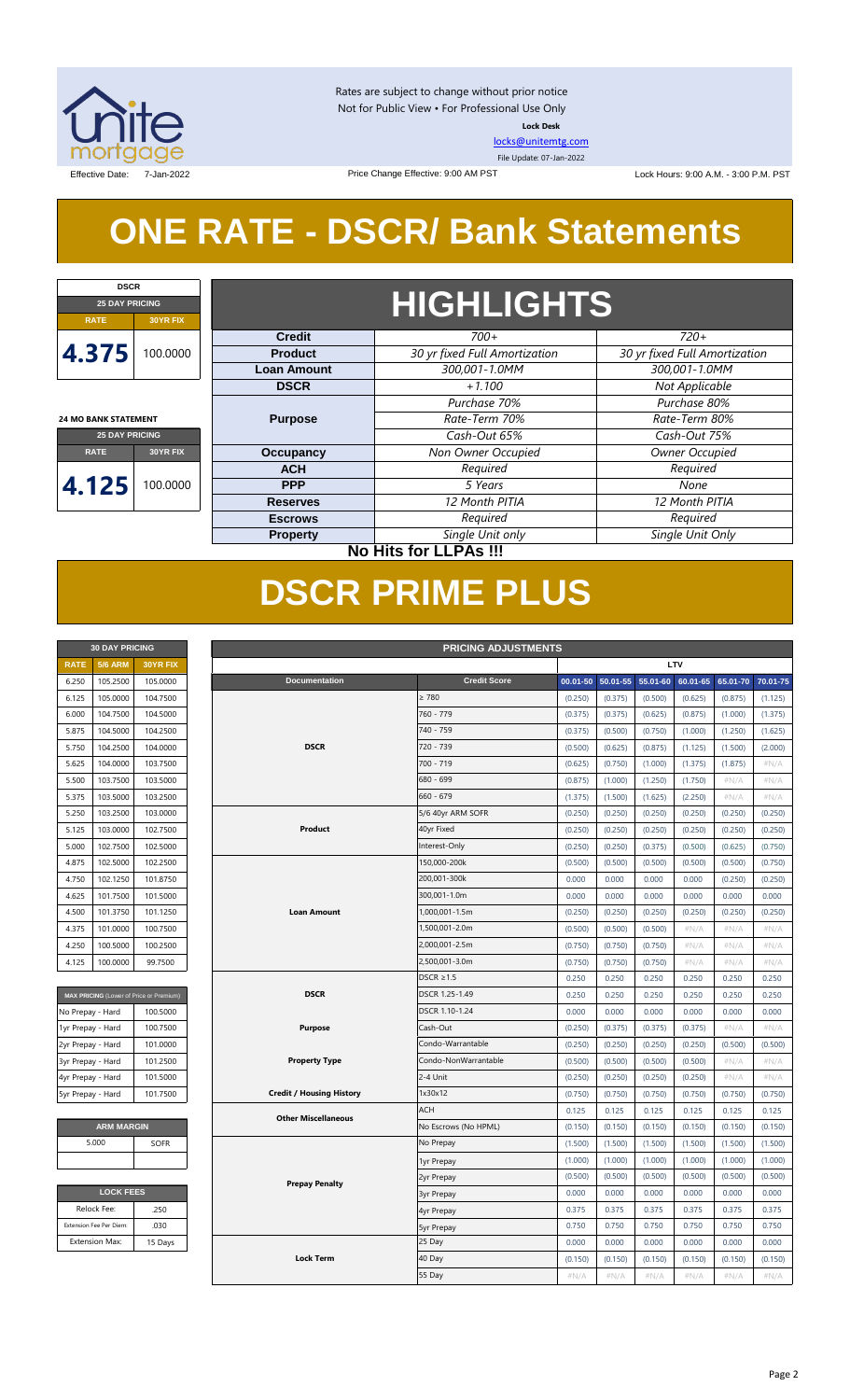

Rates are subject to change without prior notice Not for Public View • For Professional Use Only **Lock Desk**

[locks@unitemtg.com](mailto:locks@unitemtg.com) File Update: 07-Jan-2022

## **DSCR PRIME & FOREIGN NATIONAL**

| <b>30 DAY PRICING</b> |                |                 |  |  |  |  |  |
|-----------------------|----------------|-----------------|--|--|--|--|--|
| <b>RATE</b>           | <b>5/6 ARM</b> | <b>30YR FIX</b> |  |  |  |  |  |
| 6.500                 | 105.0000       | 104.7500        |  |  |  |  |  |
| 6.375                 | 104.7500       | 104.5000        |  |  |  |  |  |
| 6.250                 | 104.5000       | 104.2500        |  |  |  |  |  |
| 6.125                 | 104.2500       | 104.0000        |  |  |  |  |  |
| 6.000                 | 104.0000       | 103.7500        |  |  |  |  |  |
| 5.875                 | 103.7500       | 103.5000        |  |  |  |  |  |
| 5.750                 | 103.5000       | 103.2500        |  |  |  |  |  |
| 5.625                 | 103.2500       | 103,0000        |  |  |  |  |  |
| 5.500                 | 103.0000       | 102.7500        |  |  |  |  |  |
| 5.375                 | 102.7500       | 102,5000        |  |  |  |  |  |
| 5.250                 | 102.5000       | 102.2500        |  |  |  |  |  |
| 5.125                 | 102.2500       | 102,0000        |  |  |  |  |  |
| 5.000                 | 102,0000       | 101.7500        |  |  |  |  |  |
| 4.875                 | 101.7500       | 101.5000        |  |  |  |  |  |
| 4.750                 | 101.3750       | 101.1250        |  |  |  |  |  |
| 4.625                 | 101.0000       | 100.7500        |  |  |  |  |  |
| 4.500                 | 100.5000       | 100.2500        |  |  |  |  |  |
| 4.375                 | 100.0000       | 99.7500         |  |  |  |  |  |
| 4.250                 | 99.3750        | 99.1250         |  |  |  |  |  |

| MAX PRICING (Lower of Price or Premium) |          |
|-----------------------------------------|----------|
| No Prepay - Hard                        | 100.7500 |
| 1yr Prepay - Hard                       | 101.0000 |
| 2yr Prepay - Hard                       | 101.2500 |
| 3yr Prepay - Hard                       | 101.5000 |
| 4yr Prepay - Hard                       | 101.7500 |
| 5yr Prepay - Hard                       | 102,0000 |
|                                         |          |

| <b>LOCK FEES</b>        |         |  |  |  |  |  |
|-------------------------|---------|--|--|--|--|--|
| Relock Fee:             | 250     |  |  |  |  |  |
| Extension Fee Per Diem: | .030    |  |  |  |  |  |
| <b>Extension Max:</b>   | 15 Days |  |  |  |  |  |

|                   | <b>30 DAY PRICING</b><br><b>PRICING ADJUSTMENTS</b> |                                         |                                 |                                           |                           |                    |                   |          |          |          |          |          |
|-------------------|-----------------------------------------------------|-----------------------------------------|---------------------------------|-------------------------------------------|---------------------------|--------------------|-------------------|----------|----------|----------|----------|----------|
| <b>RATE</b>       | <b>5/6 ARM</b>                                      | 30YR FIX                                |                                 |                                           |                           |                    |                   |          | LTV      |          |          |          |
| 6.500             | 105.0000                                            | 104.7500                                | <b>Documentation</b>            |                                           | <b>Credit Score</b>       |                    | 00.01-50 50.01-55 | 55.01-60 | 60.01-65 | 65.01-70 | 70.01-75 | 75.01-80 |
| 6.375             | 104.7500                                            | 104.5000                                |                                 |                                           | $\geq 780$                | (0.250)            | (0.375)           | (0.500)  | (0.625)  | (0.875)  | (1.125)  | (1.750)  |
| 6.250             | 104.5000                                            | 104.2500                                |                                 |                                           | 760 - 779                 | (0.375)            | (0.375)           | (0.625)  | (0.875)  | (1.000)  | (1.375)  | (2.000)  |
| 6.125             | 104.2500                                            | 104.0000                                |                                 |                                           | 740 - 759                 | (0.375)            | (0.500)           | (0.750)  | (1.000)  | (1.250)  | (1.625)  | (2.250)  |
| 6.000             | 104.0000                                            | 103.7500                                |                                 | <b>DSCR</b><br>700 - 719                  |                           | (0.500)            | (0.625)           | (0.875)  | (1.125)  | (1.500)  | (2.000)  | (2.750)  |
| 5.875             | 103.7500                                            | 103.5000                                |                                 |                                           |                           | (0.625)            | (0.750)           | (1.000)  | (1.375)  | (1.875)  | (2.500)  | (3.500)  |
| 5.750             | 103.5000                                            | 103.2500                                |                                 |                                           | 680 - 699                 | (0.875)            | (1.000)           | (1.250)  | (1.750)  | (2.250)  | (3.000)  | (3.875)  |
| 5.625             | 103.2500                                            | 103.0000                                |                                 | $660 - 679$<br>$640 - 659$<br>$620 - 639$ |                           | (1.375)            | (1.500)           | (1.625)  | (2.250)  | (3.125)  | (3.750)  | (4.500)  |
| 5.500             | 103.0000                                            | 102.7500                                |                                 |                                           |                           | (1.875)            | (2.000)           | (2.125)  | (2.750)  | (3.625)  | (4.750)  | $\#N/A$  |
| 5.375             | 102.7500                                            | 102.5000                                |                                 |                                           |                           | (2.375)            | (2.500)           | (2.625)  | (3.250)  | (4.125)  | #N/A     | $\#N/A$  |
| 5.250             | 102.5000                                            | 102.2500                                |                                 |                                           | 5/6 30yr ARM SOFR         | 0.000              | 0.000             | 0.000    | 0.000    | 0.000    | 0.000    | 0.000    |
| 5.125             | 102.2500                                            | 102.0000                                |                                 |                                           | 7/6 30yr ARM SOFR         | (0.250)            | (0.250)           | (0.250)  | (0.250)  | (0.250)  | (0.250)  | (0.250)  |
| 5.000             | 102.0000                                            | 101.7500                                |                                 |                                           | 5/6 40yr ARM SOFR         | (0.250)            | (0.250)           | (0.250)  | (0.250)  | (0.250)  | (0.250)  | (0.250)  |
| 4.875             | 101.7500                                            | 101.5000                                | Product                         |                                           | 7/6 40yr ARM SOFR         | (0.500)            | (0.500)           | (0.500)  | (0.500)  | (0.500)  | (0.500)  | (0.500)  |
| 4.750             | 101.3750                                            | 101.1250                                |                                 |                                           | 40yr Fixed                | (0.250)            | (0.250)           | (0.250)  | (0.250)  | (0.250)  | (0.250)  | (0.250)  |
| 4.625             | 101.0000                                            | 100.7500                                |                                 |                                           | Interest-Only             | (0.250)            | (0.250)           | (0.375)  | (0.500)  | (0.625)  | (0.750)  | (1.000)  |
| 4.500             | 100.5000                                            | 100.2500                                |                                 |                                           | 150,000-200k              | (0.500)            | (0.500)           | (0.500)  | (0.500)  | (0.500)  | (0.750)  | (0.750)  |
| 4.375             | 100.0000                                            | 99.7500                                 |                                 |                                           | 200,001-300k              | 0.000              | 0.000             | 0.000    | 0.000    | (0.250)  | (0.250)  | (0.500)  |
| 4.250             | 99.3750                                             | 99.1250                                 |                                 |                                           | 300,001-1.0m              | 0.000              | 0.000             | 0.000    | 0.000    | 0.000    | 0.000    | 0.000    |
|                   |                                                     |                                         | <b>Loan Amount</b>              |                                           | 1,000,001-1.5m            | (0.250)            | (0.250)           | (0.250)  | (0.250)  | (0.250)  | (0.250)  | (0.500)  |
|                   |                                                     | MAX PRICING (Lower of Price or Premium) |                                 |                                           | 1,500,001-2.0m            | (0.500)            | (0.500)           | (0.500)  | (0.500)  | $\#N/A$  | $\#N/A$  | $\#N/A$  |
| No Prepay - Hard  |                                                     | 100.7500                                |                                 |                                           | 2,000,001-2.5m            | (0.750)            | (0.750)           | (0.750)  | (0.750)  | $\#N/A$  | $\#N/A$  | # $N/A$  |
| 1yr Prepay - Hard |                                                     | 101.0000                                |                                 |                                           | 2,500,001-3.0m            | (0.750)            | (0.750)           | (0.750)  | (0.750)  | $\#N/A$  | $\#N/A$  | $\#N/A$  |
| 2yr Prepay - Hard |                                                     | 101.2500                                |                                 |                                           | DSCR $\geq$ 1.5           | 0.250              | 0.250             | 0.250    | 0.250    | 0.250    | 0.250    | 0.250    |
| 3yr Prepay - Hard |                                                     | 101.5000                                |                                 |                                           | DSCR 1.25-1.49            | 0.250              | 0.250             | 0.250    | 0.250    | 0.250    | 0.250    | 0.250    |
| 4yr Prepay - Hard |                                                     | 101.7500                                | <b>DSCR</b>                     |                                           | DSCR 1.10-1.24            | 0.000              | 0.000             | 0.000    | 0.000    | 0.000    | 0.000    | 0.000    |
| 5yr Prepay - Hard |                                                     | 102.0000                                |                                 |                                           | DSCR 1.00-1.09            | (0.250)            | (0.250)           | (0.375)  | (0.375)  | (0.500)  | (0.500)  | (0.750)  |
|                   |                                                     |                                         |                                 |                                           | DSCR 0.75-0.99            | (1.500)            | (1.500)           | (1.625)  | (1.625)  | (1.750)  | (1.750)  | $\#N/A$  |
|                   | <b>ARM MARGIN</b>                                   |                                         | <b>Purpose</b>                  |                                           | Cash-Out                  | (0.250)            | (0.375)           | (0.375)  | (0.375)  | (0.500)  | (0.625)  | $\#N/A$  |
|                   | 5.000                                               | SOFR                                    |                                 |                                           | Condo-Warrantable         | (0.250)            | (0.250)           | (0.250)  | (0.250)  | (0.500)  | (0.500)  | (0.500)  |
|                   |                                                     |                                         |                                 |                                           | Condo-NonWarrantable      | (0.500)            | (0.500)           | (0.500)  | (0.500)  | (0.750)  | $\#N/A$  | #N/A     |
|                   | <b>LOCK FEES</b>                                    |                                         | <b>Property Type</b>            |                                           | 2-4Unit                   | (0.250)            | (0.250)           | (0.250)  | (0.250)  | (0.500)  | (0.500)  | (0.500)  |
|                   | Relock Fee:                                         | .250                                    |                                 |                                           | Modular                   | (1.000)            | (1.000)           | (1.000)  | (1.000)  | (1.000)  | (1.000)  | (1.000)  |
|                   | Extension Fee Per Diem:                             | .030                                    | Citizenship                     |                                           | Foreign Nat'l (DSCR Only) | (1.750)            | (1.750)           | (1.750)  | (1.750)  | $\#N/A$  | $\#N/A$  | $\#N/A$  |
|                   | <b>Extension Max:</b>                               | 15 Days                                 |                                 |                                           | 1x30x12                   | (0.750)            | (0.750)           | (0.750)  | (0.750)  | (0.750)  | (0.750)  | (0.750)  |
|                   |                                                     |                                         |                                 |                                           | Multiple30x12             | (2.250)            | (2.250)           | (2.250)  | (2.250)  | (2.250)  | (2.250)  | $\#N/A$  |
|                   |                                                     |                                         |                                 |                                           | FC/SS/DIL/BK7 36-47mo     | (1.000)            | (1.000)           | (1.000)  | (1.000)  | (1.000)  | (1.000)  | (1.000)  |
|                   |                                                     |                                         | <b>Credit / Housing History</b> |                                           | FC/SS/DIL/BK7 24-35mo     | (1.750)            | (1.750)           | (1.750)  | (1.750)  | (1.750)  | (1.750)  | # $N/A$  |
|                   |                                                     |                                         |                                 |                                           | BK7 12-23mo               | (2.500)            | (2.500)           | (2.500)  | (2.500)  | (2.500)  | (2.500)  | $\#N/A$  |
|                   |                                                     |                                         |                                 |                                           | BK13 DC                   | (1.000)            | (1.000)           | (1.000)  | (1.000)  | (1.000)  | (1.000)  | (1.000)  |
|                   |                                                     |                                         |                                 |                                           | ACH                       | 0.125              | 0.125             | 0.125    | 0.125    | 0.125    | 0.125    | 0.125    |
|                   |                                                     |                                         | <b>Other Miscellaneous</b>      |                                           | Escrows                   | 0.000              | 0.000             | 0.000    | 0.000    | 0.000    | 0.000    | 0.000    |
|                   |                                                     |                                         |                                 |                                           | No Prepay                 |                    | (1.500)           | (1.500)  | (1.500)  | (1.500)  | (1.500)  | (1.500)  |
|                   |                                                     |                                         |                                 |                                           |                           | (1.500)            | (1.000)           | (1.000)  | (1.000)  | (1.000)  | (1.000)  | (1.000)  |
|                   |                                                     |                                         |                                 |                                           | 1yr Prepay                | (1.000)<br>(0.500) | (0.500)           | (0.500)  | (0.500)  | (0.500)  | (0.500)  | (0.500)  |
|                   |                                                     | <b>Prepay Penalty</b>                   |                                 |                                           | 2yr Prepay                | 0.000              | 0.000             | 0.000    | 0.000    | 0.000    | 0.000    | 0.000    |
|                   |                                                     |                                         |                                 |                                           | 3yr Prepay                | 0.375              | 0.375             | 0.375    | 0.375    | 0.375    | 0.375    | 0.375    |
|                   |                                                     |                                         |                                 |                                           | 4yr Prepay                | 0.750              | 0.750             | 0.750    | 0.750    | 0.750    | 0.750    | 0.750    |
|                   |                                                     |                                         |                                 |                                           | 5yr Prepay<br>25 Day      | 0.000              | 0.000             | 0.000    | 0.000    | 0.000    | 0.000    | 0.000    |
|                   |                                                     |                                         | <b>Lock Term</b>                |                                           | 40 Day                    | (0.150)            | (0.150)           | (0.150)  | (0.150)  | (0.150)  | (0.150)  | (0.150)  |
|                   |                                                     |                                         |                                 |                                           | 55 Day                    |                    |                   |          |          |          |          |          |
|                   |                                                     |                                         |                                 |                                           |                           | (0.300)            | (0.300)           | (0.300)  | (0.300)  | (0.300)  | (0.300)  | (0.300)  |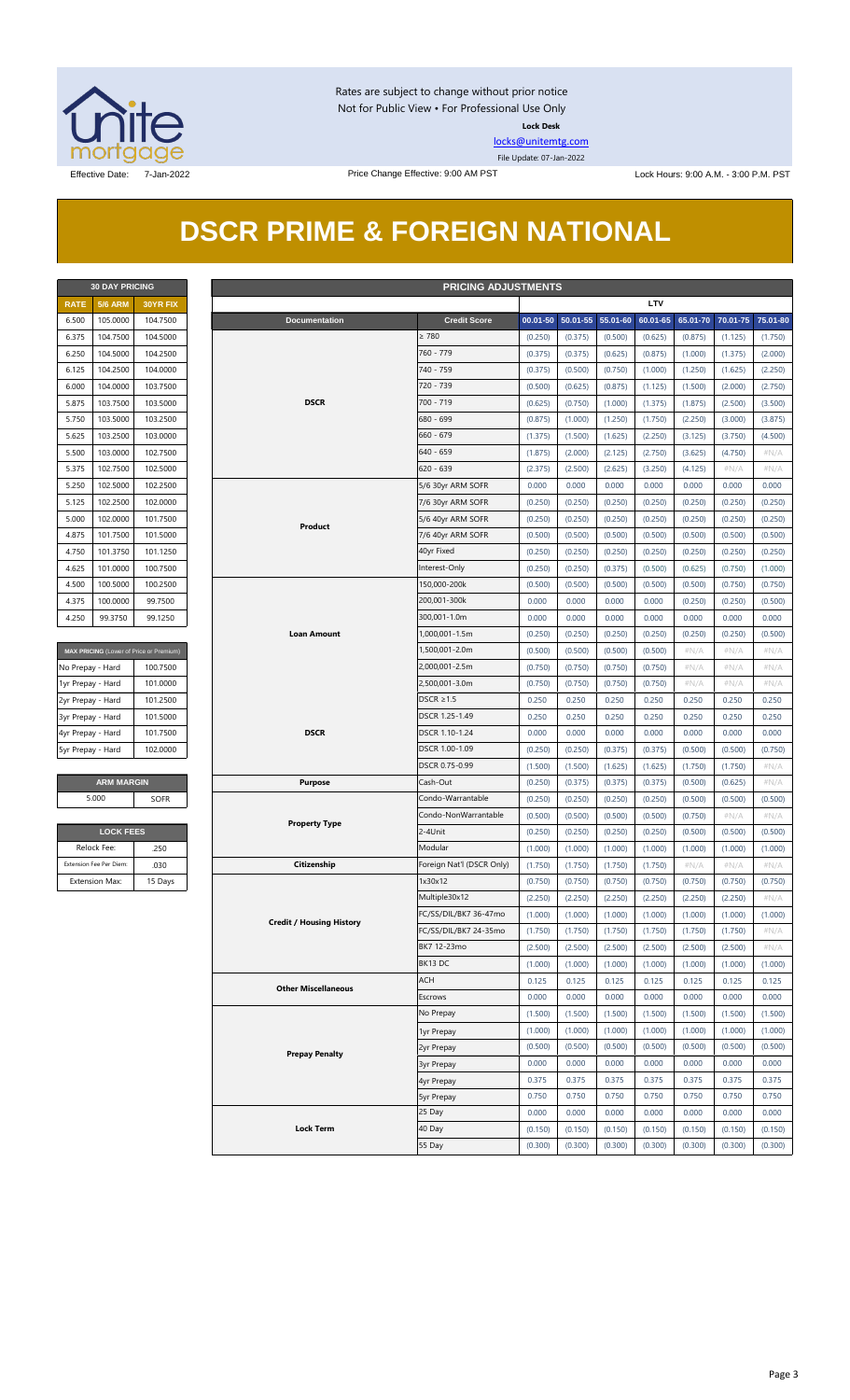

Rates are subject to change without prior notice Not for Public View • For Professional Use Only **Lock Desk** locks@unitemtg.com File Update: 07-Jan-2022

Effective Date: 7-Jan-2022 **Price Change Effective: 9:00 AM PST** Lock Hours: 9:00 A.M. - 3:00 P.M. PST

# **Alt Doc PRIME PLUS**

|             | <b>PRIMARY &amp; SECONDARY HOME</b> |                 |
|-------------|-------------------------------------|-----------------|
| <b>RATE</b> | <b>5/6 ARM</b>                      | <b>30YR FIX</b> |
| 6.000       | 105.500                             | 105.250         |
| 5.875       | 105.250                             | 105.000         |
| 5.750       | 105.000                             | 104.750         |
| 5.625       | 104.750                             | 104.500         |
| 5.500       | 104.500                             | 104.250         |
| 5.375       | 104.250                             | 104,000         |
| 5.250       | 104.000                             | 103.750         |
| 5.125       | 103.750                             | 103.500         |
| 5.000       | 103.500                             | 103.250         |
| 4.875       | 103.250                             | 103,000         |
| 4.750       | 103,000                             | 102.750         |
| 4.625       | 102.750                             | 102.500         |
| 4.500       | 102.375                             | 102.125         |
| 4.375       | 102,000                             | 101.750         |
| 4.250       | 101.625                             | 101.375         |
| 4.125       | 101.125                             | 100.875         |
| 4.000       | 100.625                             | 100.375         |
| 3.875       | 100.000                             | 99.750          |
|             |                                     |                 |
|             | <b>ARM MARGIN</b>                   |                 |

| <b>LOCK FEES</b>                        |         |  |  |  |  |  |  |  |  |  |
|-----------------------------------------|---------|--|--|--|--|--|--|--|--|--|
| Relock Fee:                             | 250     |  |  |  |  |  |  |  |  |  |
| <b>Extension Fee Per Diem</b>           | .030    |  |  |  |  |  |  |  |  |  |
| <b>Extension Max:</b>                   | 15 Days |  |  |  |  |  |  |  |  |  |
|                                         |         |  |  |  |  |  |  |  |  |  |
| MAX PRICING (Lower of Price or Premium) |         |  |  |  |  |  |  |  |  |  |
| 101.0000                                |         |  |  |  |  |  |  |  |  |  |

|                       | PRIMARY & SECONDARY HOME                             |          | <b>PRICING ADJUSTMENTS</b>    |                                 |                |                  |                |                  |                |                     |                  |  |  |
|-----------------------|------------------------------------------------------|----------|-------------------------------|---------------------------------|----------------|------------------|----------------|------------------|----------------|---------------------|------------------|--|--|
| <b>RATE</b>           | <b>5/6 ARM</b>                                       | 30YR FIX |                               |                                 |                |                  |                | LTV              |                |                     |                  |  |  |
| 6.000                 | 105.500                                              | 105.250  | <b>Documentation</b>          | <b>Credit Score</b>             | 00.01-50       | 50.01-55         | 55.01-60       | 60.01-65         | 65.01-70       | 70.01-75            | 75.01-80         |  |  |
| 5.875                 | 105.250                                              | 105.000  | <b>Full Doc</b>               | $\geq 780$                      | 0.000          | 0.000            | 0.000          | (0.250)          | (0.375)        | (0.375)             | (0.500)          |  |  |
| 5.750                 | 105.000                                              | 104.750  |                               | 760 - 779                       | 0.000          | 0.000            | 0.000          | (0.250)          | (0.375)        | (0.500)             | (0.625)          |  |  |
| 5.625                 | 104.750                                              | 104.500  |                               | 740 - 759                       | 0.000          | 0.000            | 0.000          | (0.250)          | (0.375)        | (0.625)             | (0.750)          |  |  |
| 5.500                 | 104.500                                              | 104.250  |                               | 720 - 739                       | (0.125)        | (0.125)          | (0.125)        | (0.250)          | (0.500)        | (0.750)             | (1.000)          |  |  |
| 5.375                 | 104.250                                              | 104.000  |                               | 700 - 719                       | (0.250)        | (0.250)          | (0.375)        | (0.500)          | (0.625)        | (0.875)             | #N/A             |  |  |
| 5.250                 | 104.000                                              | 103.750  |                               | 580 - 699                       | (0.250)        | (0.250)          | (0.500)        | (0.625)          | (0.750)        | #N//                | #N/A             |  |  |
| 5.125                 | 103.750                                              | 103.500  |                               | 660 - 679                       | (0.250)        | (0.375)          | (0.500)        | (1.000)          | (1.375)        | #N/A                | #N/A             |  |  |
| 5.000                 | 103.500                                              | 103.250  |                               | 640 - 659                       | $\#N/A$        | #N/A             | $\#N/A$        | #N/A             | #N/A           | #N/A                | $\#N/A$          |  |  |
| 4.875                 | 103.250                                              | 103.000  |                               | 620 - 639                       | #N/A           | #N/A             | #N/A           | #N/A             | $\#N/A$        | #N/A                | #N/A             |  |  |
| 4.750                 | 103.000                                              | 102.750  | <b>Bank</b>                   | $\geq 780$                      | (0.125)        | (0.250)          | (0.250)        | (0.375)          | (0.500)        | (0.625)             | (0.875)          |  |  |
| 4.625                 | 102.750                                              | 102.500  | <b>Statement</b>              | 760 - 779                       | (0.250)        | (0.250)          | (0.250)        | (0.500)          | (0.625)        | (0.750)             | (1.125)          |  |  |
| 4.500                 | 102.375                                              | 102.125  |                               | 740 - 759                       | (0.250)        | (0.250)          | (0.250)        | (0.625)          | (0.750)        | (1.000)             | (1.375)          |  |  |
| 4.375                 | 102.000                                              | 101.750  |                               | 720 - 739                       | (0.250)        | (0.375)          | (0.375)        | (0.750)          | (0.875)        | (1.125)             | (1.625)          |  |  |
| 4.250                 | 101.625                                              | 101.375  |                               | 700 - 719                       | (0.375)        | (0.375)          | (0.625)        | (0.875)          | (1.125)        | (1.500)             | $\#N/A$          |  |  |
| 4.125                 | 101.125                                              | 100.875  |                               | 680 - 699                       | (0.375)        | (0.500)          | (0.750)        | (1.000)          | (1.375)        | $\#\mathbb{N}/\ell$ | #N/A             |  |  |
| 4.000                 | 100.625                                              | 100.375  |                               | 660 - 679                       | (0.500)        | (0.750)          | (1.000)        | (1.500)          | (2.250)        | #N/A                | #N/A             |  |  |
| 3.875                 | 100.000                                              | 99.750   |                               | 640 - 659                       | $\#N/A$        | #N/A             | $\#N/A$        | $\#N/A$          | $\#N/A$        | #N/A                | #N/A             |  |  |
|                       |                                                      |          |                               | 520 - 639                       | #N/A           | #N/A             | #N/A           | #N/A             | #N/A           | #N/A                | $\#N/A$          |  |  |
|                       | <b>ARM MARGIN</b>                                    |          |                               | 12 Mth Bank Statements          | (0.125)        | (0.125)          | (0.125)        | (0.250)          | (0.375)        | (0.375)             | (0.375)          |  |  |
| 5.000                 |                                                      | SOFR     | Asset                         | $\geq 780$                      | (0.125)        | (0.250)          | (0.250)        | (0.625)          | (0.875)        | (1.125)             | (1.500)          |  |  |
|                       |                                                      |          | <b>Depletion</b>              | 760 - 779                       | (0.125)        | (0.250)          | (0.375)        | (0.750)          | (1.000)        | (1.375)             | (1.875)          |  |  |
|                       |                                                      |          |                               | 740 - 759                       | (0.250)        | (0.250)          | (0.500)        | (0.875)          | (1.125)        | (1.625)             | (2.250)          |  |  |
|                       | <b>LOCK FEES</b>                                     |          |                               | 720 - 739                       | (0.375)        | (0.500)          | (0.625)        | (1.000)          | (1.500)        | (2.000)             | (2.750)          |  |  |
|                       | Relock Fee:<br>.250<br>xtension Fee Per Diem<br>.030 |          |                               | 700 - 719                       | (0.500)        | (0.625)          | (1.000)        | (1.375)          | (1.875)        | (2.500)             | #N/A             |  |  |
|                       |                                                      |          |                               | 680 - 699                       | (0.625)        | (0.750)          | (1.250)        | (1.750)          | (2.250)        | #N/A                | #N/A             |  |  |
| <b>Extension Max:</b> |                                                      | 15 Days  |                               | 660 - 679                       | (0.750)        | (1.000)          | (1.500)        | (2.250)          | (3.125)        | #N/A                | #N/A             |  |  |
|                       |                                                      |          |                               | 640 - 659                       | $\#N/A$        | #N/A             | #N/A           | #N/A             | #N/A           | #N/A                | #N/A             |  |  |
|                       | MAX PRICING (Lower of Price or Premium)              |          |                               | 620 - 639                       | #N/A           | #N/A             | #N/A           | #N/A             | #N/A           | #N/A                | #N/A             |  |  |
|                       | 101.0000                                             |          | Product                       | 5/6 30yr ARM SOFR               | 0.000          | 0.000            | 0.000          | 0.000            | 0.000          | 0.000               | 0.000            |  |  |
|                       |                                                      |          |                               | 5/6 40yr ARM SOFR               | (0.250)        | (0.250)          | (0.250)        | (0.250)          | (0.250)        | (0.250)             | (0.250)          |  |  |
|                       |                                                      |          |                               | 30yr Fixed                      | 0.000          | 0.000            | 0.000          | 0.000            | 0.000          | 0.000               | 0.000            |  |  |
|                       |                                                      |          |                               | 40yr Fixed                      | (0.250)        | (0.250)          | (0.250)        | (0.250)          | (0.250)        | (0.250)             | (0.250)          |  |  |
|                       |                                                      |          |                               | Interest-Only                   | (0.250)        | (0.250)          | (0.375)        | (0.500)          | (0.625)        | (0.750)             | $\#N/A$          |  |  |
|                       |                                                      |          | Loan                          | 150,000-200k                    | (0.500)        | (0.500)          | (0.500)        | (0.500)          | (0.500)        | (0.750)             | (0.750)          |  |  |
|                       |                                                      |          | Amount                        | 200,001-300k                    | 0.000          | 0.000            | 0.000          | 0.000            | (0.250)        | (0.250)             | (0.250)          |  |  |
|                       |                                                      |          |                               | 300,001-1,000,000               | 0.000          | 0.000            | 0.000          | 0.000            | 0.000          | 0.000               | 0.000            |  |  |
|                       |                                                      |          |                               | .,000,001-1.5m                  | (0.250)        | (0.250)          | (0.250)        | (0.250)          | (0.250)        | (0.250)             | (0.250)          |  |  |
|                       |                                                      |          |                               | 1,500,001-2.0m                  | (0.500)        | (0.500)          | (0.500)        | (0.500)          | (0.500)        | #N/ $/$             | #N/A             |  |  |
|                       |                                                      |          |                               | 2,000,001-2.5m<br>,500,001-3.0m | (0.750)        | (0.750)          | (0.750)        | (0.750)          | (0.750)        | #N/A<br>#N//        | #N/A<br>$\#NI/$  |  |  |
|                       |                                                      |          | DTI                           |                                 | (0.750)        | (0.750)<br>0.000 | (0.750)        | (0.750)<br>0.000 | (0.750)        | 0.000               |                  |  |  |
|                       |                                                      |          |                               | 43.01-50<br>50.01-55            | 0.000<br>0.000 | 0.000            | 0.000<br>0.000 | 0.000            | 0.000<br>0.000 | (0.125)             | 0.000<br>$\#N/A$ |  |  |
|                       |                                                      |          | Cash Out                      |                                 | (0.250)        | (0.375)          | (0.375)        | (0.375)          | (0.500)        | (0.625)             | #N/A             |  |  |
|                       |                                                      |          | <b>Second Home</b>            |                                 | (0.500)        | (0.500)          | (0.500)        | (0.500)          | (0.500)        | (0.500)             | (0.500)          |  |  |
|                       |                                                      |          | <b>Property Type</b>          | Condo-Warrantable               | (0.250)        | (0.250)          | (0.250)        | (0.250)          | (0.500)        | (0.500)             | $\#N/A$          |  |  |
|                       |                                                      |          |                               | Condo-NonWarrantable            | (0.500)        | (0.500)          | (0.500)        | (0.500)          | $\#N/A$        | $\#N/\ell$          | $\#N/\beta$      |  |  |
|                       |                                                      |          |                               | 2-Unit                          | (0.250)        | (0.250)          | (0.250)        | (0.250)          | (0.500)        | #N/A                | #N/A             |  |  |
|                       |                                                      |          | <b>Credit/Housing History</b> | 1x30x12                         | (0.750)        | (0.750)          | (0.750)        | (0.750)          | (0.750)        | (0.750)             | (0.750)          |  |  |
|                       |                                                      |          |                               | Multiple30x12                   | (2.250)        | (2.250)          | (2.250)        | (2.250)          | (2.250)        | (2.250)             | (2.250)          |  |  |
|                       |                                                      |          | <b>Misccellaneous</b>         | ACH                             | 0.125          | 0.125            | 0.125          | 0.125            | 0.125          | 0.125               | 0.125            |  |  |
|                       |                                                      |          |                               | No Escrows (No HPML)            | (0.150)        | (0.150)          | (0.150)        | (0.150)          | (0.150)        | (0.150)             | (0.150)          |  |  |
|                       |                                                      |          | <b>Lock Term</b>              | 45 Day                          | (0.150)        | (0.150)          | (0.150)        | (0.150)          | (0.150)        | (0.150)             | (0.150)          |  |  |
|                       |                                                      |          | <b>State</b>                  | non CA                          | 0.250          | 0.250            | 0.250          | 0.250            | 0.250          | 0.250               | 0.250            |  |  |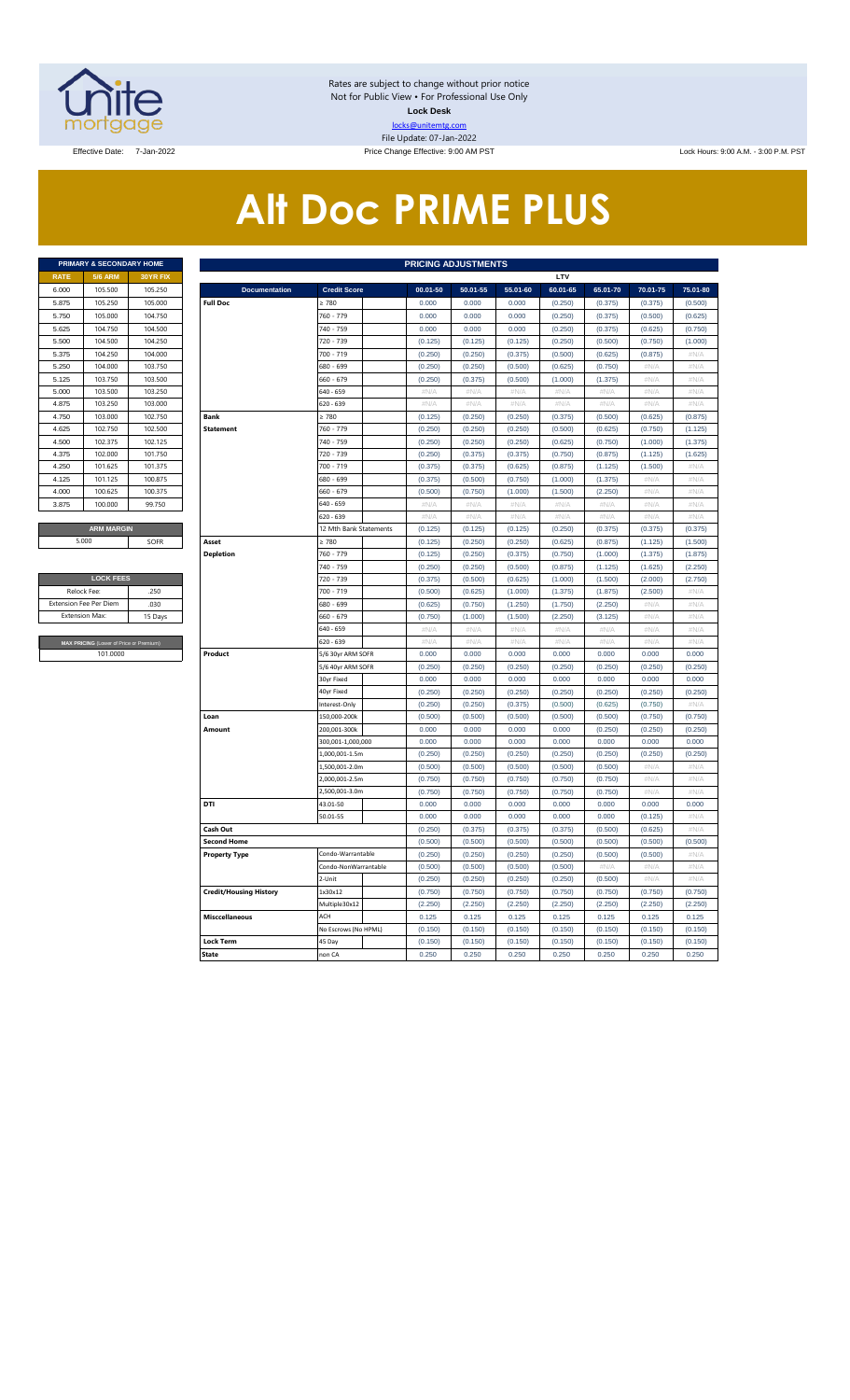

Rates are subject to change without prior notice Not for Public View • For Professional Use Only **Lock Desk** locks@unitemtg.com File Update: 07-Jan-2022

Effective Date: 7-Jan-2022 **Price Change Effective: 9:00 AM PST** Lock Hours: 9:00 A.M. - 3:00 P.M. PST

# **Alt Doc PRIME**

|             | PRIMARY & SECONDARY HOME |                 |
|-------------|--------------------------|-----------------|
| <b>RATE</b> | <b>5/6 ARM</b>           | <b>30YR FIX</b> |
| 6.125       | 105.000                  | 104.750         |
| 6.000       | 104.750                  | 104.500         |
| 5.875       | 104.500                  | 104.250         |
| 5.750       | 104.250                  | 104.000         |
| 5.625       | 104.000                  | 103.750         |
| 5.500       | 103.750                  | 103.500         |
| 5.375       | 103.500                  | 103.250         |
| 5.250       | 103.250                  | 103.000         |
| 5.125       | 103.000                  | 102.750         |
| 5.000       | 102.750                  | 102.500         |
| 4.875       | 102.500                  | 102.250         |
| 4.750       | 102.250                  | 102.000         |
| 4.625       | 102.000                  | 101.750         |
| 4.500       | 101.625                  | 101.375         |
| 4.375       | 101.250                  | 101.000         |
| 4.250       | 100.875                  | 100.625         |
| 4.125       | 100.375                  | 100.125         |
| 4.000       | 99.875                   | 99.625          |

#### **ARM MARGIN** 5.000

| <b>LOCK FEES</b>              |         |
|-------------------------------|---------|
| Relock Fee:                   | 250     |
| <b>Extension Fee Per Diem</b> | .030    |
| <b>Extension Max:</b>         | 15 Days |
|                               |         |

**RICING** (Lower of Price or Premium) 101.0000

|                | PRIMARY & SECONDARY HOME                            |                    |                               |                              |                    | <b>PRICING ADJUSTMENTS</b> |                    |                    |                    |                    |                    |                    |                    |
|----------------|-----------------------------------------------------|--------------------|-------------------------------|------------------------------|--------------------|----------------------------|--------------------|--------------------|--------------------|--------------------|--------------------|--------------------|--------------------|
| RATE           | <b>5/6 ARM</b>                                      | 30YR FIX           |                               |                              |                    |                            |                    | LTV                |                    |                    |                    |                    |                    |
| 6.125          | 105.000                                             | 104.750            | <b>Documentation</b>          | <b>Credit Score</b>          | 00.01-50           | 50.01-55                   | 55.01-60           | 60.01-65           | 65.01-70           | 70.01-75           | 75.01-80           | 80.01-85           | 85.01-90           |
| 6.000          | 104.750                                             | 104.500            | <b>Full Doc</b>               | 2780                         | 0.000              | 0.000                      | 0.000              | (0.250)            | (0.375)            | (0.375)            | (0.500)            | (0.750)            | (1.125)            |
| 5.875          | 104.500                                             | 104.250            |                               | 760 - 779                    | 0.000              | 0.000<br>0.000             | 0.000              | (0.250)            | (0.375)            | (0.500)            | (0.625)            | (0.875)            | (1.375)            |
| 5.750<br>5.625 | 104.250<br>104.000                                  | 104.000<br>103.750 |                               | 740 - 759<br>720 - 739       | 0.000<br>(0.125)   | (0.125)                    | 0.000<br>(0.125)   | (0.250)<br>(0.250) | (0.375)<br>(0.500) | (0.625)<br>(0.750) | (0.750)<br>(1.000) | (1.125)<br>(1.250) | (1.625)<br>(1.875) |
| 5.500          | 103.750                                             | 103.500            |                               | 700 - 719                    | (0.250)            | (0.250)                    | (0.375)            | (0.500)            | (0.625)            | (0.875)            | (1.250)            | (1.625)            | (2.250)            |
| 5.375          | 103.500                                             | 103.250            |                               | 680 - 699                    | (0.250)            | (0.250)                    | (0.500)            | (0.625)            | (0.750)            | (1.000)            | (1.375)            | (2.000)            | #N/A               |
| 5.250          | 103.250                                             | 103.000            |                               | 660 - 679                    | (0.250)            | (0.375)                    | (0.500)            | (1.000)            | (1.375)            | (1.625)            | (2.000)            | (2.750)            | #N/A               |
| 5.125          | 103.000                                             | 102.750            |                               | 640 - 659                    | (0.375)            | (0.375)                    | (0.500)            | (1.250)            | (1.500)            | (1.750)            | (2.250)            | #N/A               | #N/A               |
| 5.000          | 102.750                                             | 102.500            |                               | 620 - 639                    | (0.500)            | (0.500)                    | (0.500)            | (1.500)            | (1.750)            | (2.000)            | (2.500)            | #N/A               | #N/A               |
| 4.875          | 102.500                                             | 102.250            | Bank                          | 2780                         | (0.125)            | (0.250)                    | (0.250)            | (0.375)            | (0.500)            | (0.625)            | (0.875)            | (1.250)            | (2.000)            |
| 4.750          | 102.250                                             | 102.000            | <b>Statement</b>              | 760 - 779                    | (0.250)            | (0.250)                    | (0.250)            | (0.500)            | (0.625)            | (0.750)            | (1.125)            | (1.625)            | (2.375)            |
| 4.625          | 102.000                                             | 101.750            |                               | 740 - 759                    | (0.250)            | (0.250)                    | (0.250)            | (0.625)            | (0.750)            | (1.000)            | (1.375)            | (1.875)            | (2.875)            |
| 4.500          | 101.625                                             | 101.375            |                               | 720 - 739                    | (0.250)            | (0.375)                    | (0.375)            | (0.750)            | (0.875)            | (1.125)            | (1.625)            | (2.250)            | (3.375)            |
| 4.375          | 101.250                                             | 101.000            |                               | 700 - 719                    | (0.375)            | (0.375)                    | (0.625)            | (0.875)            | (1.125)            | (1.500)            | (2.000)            | (2.750)            | (4.000)            |
| 4.250          | 100.875                                             | 100.625            |                               | 680 - 699                    | (0.375)            | (0.500)                    | (0.750)            | (1.000)            | (1.375)            | (1.750)            | (2.500)            | (3.500)            | #N/A               |
| 4.125          | 100.375                                             | 100.125            |                               | 660 - 679                    | (0.500)            | (0.750)                    | (1.000)            | (1.500)            | (2.250)            | (2.750)            | (3.500)            | (4.250)            | $\#N/A$            |
| 4.000          | 99.875                                              | 99.625             |                               | 640 - 659                    | (0.750)            | (1.000)                    | (1.250)            | (1.750)            | (2.500)            | (3.125)            | (4.000)            | $\#N/A$            | #N/A               |
|                |                                                     |                    |                               | 620 - 639                    | (1.250)            | (1.500)                    | (1.750)            | (2.250)            | (3.000)            | (3.625)            | $\#N/A$            | #N/A               | #N/A               |
|                |                                                     |                    |                               | 3 Mth Bank Statements        | (0.750)            | (0.750)                    | (0.750)            | (0.875)            | (1.000)            | (1.000)            | (1.000)            | #N/A               | #N/A               |
|                | <b>ARM MARGIN</b>                                   |                    |                               | 12 Mth Bank Statements       | (0.125)            | (0.125)                    | (0.125)            | (0.250)            | (0.375)            | (0.375)            | (0.375)            | (0.500)            | (0.500)            |
|                | 5.000                                               | SOFR               | Asset                         | 2780                         | (0.125)            | (0.250)                    | (0.250)            | (0.625)            | (0.875)            | (1.125)            | (1.500)            | #N/A               | #N/A               |
|                |                                                     |                    | <b>Depletion</b>              | 760 - 779                    | (0.125)            | (0.250)                    | (0.375)            | (0.750)            | (1.000)            | (1.375)            | (1.875)            | #N/A               | #N/A               |
|                |                                                     |                    |                               | 740 - 759                    | (0.250)            | (0.250)                    | (0.500)            | (0.875)            | (1.125)            | (1.625)            | (2.250)            | #N/A               | #N/A               |
|                | <b>LOCK FEES</b>                                    |                    |                               | 720 - 739                    | (0.375)            | (0.500)                    | (0.625)            | (1.000)            | (1.500)            | (2.000)            | (2.750)            | #N/A               | #N/A               |
|                | Relock Fee:                                         | .250               |                               | 700 - 719                    | (0.500)            | (0.625)                    | (1.000)            | (1.375)            | (1.875)            | (2.500)            | (3.500)            | #N/A               | #N/A               |
|                | xtension Fee Per Diem                               | .030               |                               | 680 - 699                    | (0.625)            | (0.750)                    | (1.250)            | (1.750)            | (2.250)            | (3.000)            | (4.125)            | $\#N/A$            | #N/A               |
|                | Extension Max:                                      | 15 Days            |                               | 660 - 679                    | (0.750)            | (1.000)                    | (1.500)            | (2.250)            | (3.125)            | (4.375)            | (4.875)            | #N/A               | #N/A               |
|                |                                                     |                    |                               | 640 - 659<br>620 - 639       | (1.250)<br>(1.750) | (1.500)<br>(2.000)         | (2.000)<br>(2.500) | (2.750)<br>(3.250) | (3.625)<br>(4.125) | (4.875)<br>$\#N/A$ | #N/A<br>#N/A       | #N/A<br>$\#N/A$    | #N/A<br>#N/A       |
|                |                                                     |                    | P&L                           | 2780                         | (0.625)            | (0.750)                    | (0.750)            | (1.125)            | (1.375)            | (1.625)            | (2.125)            | #N/A               | #N/A               |
|                | MAX PRICING (Lower of Price or Premium)<br>101.0000 |                    |                               | 760 - 779                    | (0.625)            | (0.750)                    | (0.875)            | (1.250)            | (1.500)            | (1.875)            | (2.500)            | #N/A               | #N/A               |
|                |                                                     |                    |                               | 740 - 759                    | (0.750)            | (0.750)                    | (1.000)            | (1.375)            | (1.625)            | (2.125)            | (2.875)            | #N/A               | #N/A               |
|                |                                                     |                    |                               | 720 - 739                    | (0.875)            | (1.000)                    | (1.125)            | (1.500)            | (2.000)            | (2.500)            | (3.375)            | $\#N/A$            | #N/A               |
|                |                                                     |                    |                               | 700 - 719                    | (1.000)            | (1.125)                    | (1.500)            | (1.875)            | (2.375)            | (3.000)            | (4.125)            | #N/A               | #N/A               |
|                |                                                     |                    |                               | 680 - 699                    | (1.125)            | (1.250)                    | (1.750)            | (2.250)            | (2.750)            | (3.500)            | $\#N/A$            | #N/A               | #N/A               |
|                |                                                     |                    |                               | 660 - 679                    | (1.250)            | (1.500)                    | (2.000)            | (2.750)            | (3.625)            | (4.875)            | #N//               | $\#N/A$            | #N/A               |
|                |                                                     |                    |                               | 640 - 659                    | (1.750)            | (2.000)                    | (2.500)            | (3.250)            | (4.125)            | $\#N/A$            | #N//               | #N/A               | #N/A               |
|                |                                                     |                    |                               | 620 - 639                    | (2.250)            | (2.500)                    | (3.000)            | (3.750)            | (4.625)            | #N/A               | $\#N/A$            | #N/A               | #N/A               |
|                |                                                     |                    | Product                       | 5/6 30yr ARM SOFR            | 0.000              | 0.000                      | 0.000              | 0.000              | 0.000              | 0.000              | 0.000              | 0.000              | 0.000              |
|                |                                                     |                    |                               | 5/6 40yr ARM SOFR            | (0.250)            | (0.250)                    | (0.250)            | (0.250)            | (0.250)            | (0.250)            | (0.250)            | (0.250)            | (0.250)            |
|                |                                                     |                    |                               | 7/6 30vr ARM SOFR            | (0.250)            | (0.250)                    | (0.250)            | (0.250)            | (0.250)            | (0.250)            | (0.250)            | (0.250)            | (0.250)            |
|                |                                                     |                    |                               | 7/6 40yr ARM SOFR            | (0.500)            | (0.500)                    | (0.500)            | (0.500)            | (0.500)            | (0.500)            | (0.500)            | (0.500)            | (0.500)            |
|                |                                                     |                    |                               | 30yr Fixed                   | 0.000              | 0.000                      | 0.000              | 0.000              | 0.000              | 0.000              | 0.000              | 0.000              | 0.000              |
|                |                                                     |                    |                               | 40yr Fixed                   | (0.250)            | (0.250)                    | (0.250)            | (0.250)            | (0.250)            | (0.250)            | (0.250)            | (0.250)            | (0.250)            |
|                |                                                     |                    |                               | Interest-Only                | (0.250)<br>(0.500) | (0.250)<br>(0.500)         | (0.375)<br>(0.500) | (0.500)            | (0.625)<br>(0.500) | (0.750)<br>(0.750) | (1.000)<br>(0.750) | (1.500)<br>(1.000) | #N/A<br>(1.000)    |
|                |                                                     |                    | Loan<br>Amount                | 150,000-200k<br>200,001-300k | 0.000              | 0.000                      | 0.000              | (0.500)<br>0.000   | (0.250)            | (0.250)            | (0.250)            | (0.500)            | (0.500)            |
|                |                                                     |                    |                               | 300,001-400,000              | 0.000              | 0.000                      | 0.000              | 0.000              | 0.000              | 0.000              | 0.000              | (0.500)            | (0.500)            |
|                |                                                     |                    |                               | 400,001-1.0m                 | 0.000              | 0.000                      | 0.000              | 0.000              | 0.000              | 0.000              | 0.000              | 0.000              | 0.000              |
|                |                                                     |                    |                               | .000.001-1.5m                | (0.250)            | (0.250)                    | (0.250)            | (0.250)            | (0.250)            | (0.250)            | (0.250)            | (0.250)            | #N/A               |
|                |                                                     |                    |                               | .500.001-2.0m                | (0.500)            | (0.500)                    | (0.500)            | (0.500)            | (0.500)            | (0.500)            | (0.500)            | #N/A               | #N/A               |
|                |                                                     |                    |                               | .000.001-2.5m                | (0.750)            | (0.750)                    | (0.750)            | (0.750)            | (0.750)            | (0.750)            | (0.750)            | #N/A               | #N/A               |
|                |                                                     |                    |                               | ,500,001-3.0m                | (0.750)            | (0.750)                    | (0.750)            | (0.750)            | (0.750)            | (0.750)            | (0.750)            | #N/A               | #N/A               |
|                |                                                     |                    |                               | ,000,001-3.5m                | (0.750)            | (0.750)                    | (0.750)            | (0.750)            | (0.750)            | (0.750)            | #N/A               | #N/A               | #N/A               |
|                |                                                     |                    |                               | ,500,001-4.0m                | (0.750)            | (0.750)                    | (0.750)            | (0.750)            | (0.750)            | (0.750)            | #N/A               | #N/A               | #N/A               |
|                |                                                     |                    | DTI                           | 43.01-50                     | 0.000              | 0.000                      | 0.000              | 0.000              | 0.000              | (0.125)            | (0.125)            | (0.125)            | (0.125)            |
|                |                                                     |                    |                               | 50.01-55                     | 0.000              | 0.000                      | 0.000              | 0.000              | 0.000              | (0.375)            | (0.375)            | #N/A               | #N/A               |
|                |                                                     |                    | Cash Out                      |                              | (0.250)            | (0.375)                    | (0.375)            | (0.375)            | (0.500)            | (0.625)            | (1.000)            | #N/A               | #N/A               |
|                |                                                     |                    | <b>Second Home</b>            |                              | (0.500)            | (0.500)                    | (0.500)            | (0.500)            | (0.500)            | (0.500)            | (0.500)            | #N/A               | #N/A               |
|                |                                                     |                    | <b>Property Type</b>          | Condo-Warrantable            | (0.250)            | (0.250)                    | (0.250)            | (0.250)            | (0.500)            | (0.500)            | (0.500)            | (0.500)            | #N/A               |
|                |                                                     |                    |                               | Condo-NonWarrantable         | (0.500)            | (0.500)                    | (0.500)            | (0.500)            | (0.750)            | (0.750)            | $\#N/A$            | #N/A               | #N/A               |
|                |                                                     |                    |                               | -Unit                        | (0.250)            | (0.250)                    | (0.250)            | (0.250)            | (0.500)            | (0.500)            | (0.500)            | (0.500)            | #N/A               |
|                |                                                     |                    |                               | Modular                      | (1.000)            | (1.000)                    | (1.000)<br>(1.000) | (1.000)<br>(1.000) | (1.000)            | (1.000)            | (1.000)<br>#N/A    | #N/A<br>#N/A       | #N/A<br>#N/A       |
|                |                                                     |                    |                               | Rural<br>Lx30x12             | (1.000)<br>(0.750) | (1.000)<br>(0.750)         | (0.750)            | (0.750)            | (1.000)<br>(0.750) | (1.000)<br>(0.750) | (0.750)            | (0.750)            | (0.750)            |
|                |                                                     |                    | <b>Credit/Housing History</b> | Multiple30x12                | (2.250)            | (2.250)                    | (2.250)            | (2.250)            | (2.250)            | (2.250)            | (2.250)            | (2.250)            | #N/A               |
|                |                                                     |                    |                               | FC/SS/DIL/BK7 36-47mo        | (1.000)            | (1.000)                    | (1.000)            | (1.000)            | (1.000)            | (1.000)            | (1.000)            | (1.000)            | (1.000)            |
|                |                                                     |                    |                               | C/SS/DIL/BK7 24-35mo         | (1.750)            | (1.750)                    | (1.750)            | (1.750)            | (1.750)            | (1.750)            | (1.750)            | (1.750)            | #N/A               |
|                |                                                     |                    |                               | BK7 12-23mo                  | (2.500)            | (2.500)                    | (2.500)            | (2.500)            | (2.500)            | (2.500)            | (2.500)            | (2.500)            | #N/A               |
|                |                                                     |                    |                               | BK13 DC                      | (1.000)            | (1.000)                    | (1.000)            | (1.000)            | (1.000)            | (1.000)            | (1.000)            | (1.000)            | (1.000)            |
|                |                                                     |                    | <b>Misccellaneous</b>         | ACH                          | 0.125              | 0.125                      | 0.125              | 0.125              | 0.125              | 0.125              | 0.125              | 0.125              | 0.125              |
|                |                                                     |                    |                               | No Escrows (No HPML)         | (0.150)            | (0.150)                    | (0.150)            | (0.150)            | (0.150)            | (0.150)            | (0.150)            | (0.150)            | (0.150)            |
|                |                                                     |                    | <b>Lock Term</b>              | 45 Day                       | (0.150)            | (0.150)                    | (0.150)            | (0.150)            | (0.150)            | (0.150)            | (0.150)            | (0.150)            | (0.150)            |
|                |                                                     |                    | State                         | non CA                       | 0.250              | 0.250                      | 0.250              | 0.250              | 0.250              | 0.250              | 0.250              | 0.250              | 0.250              |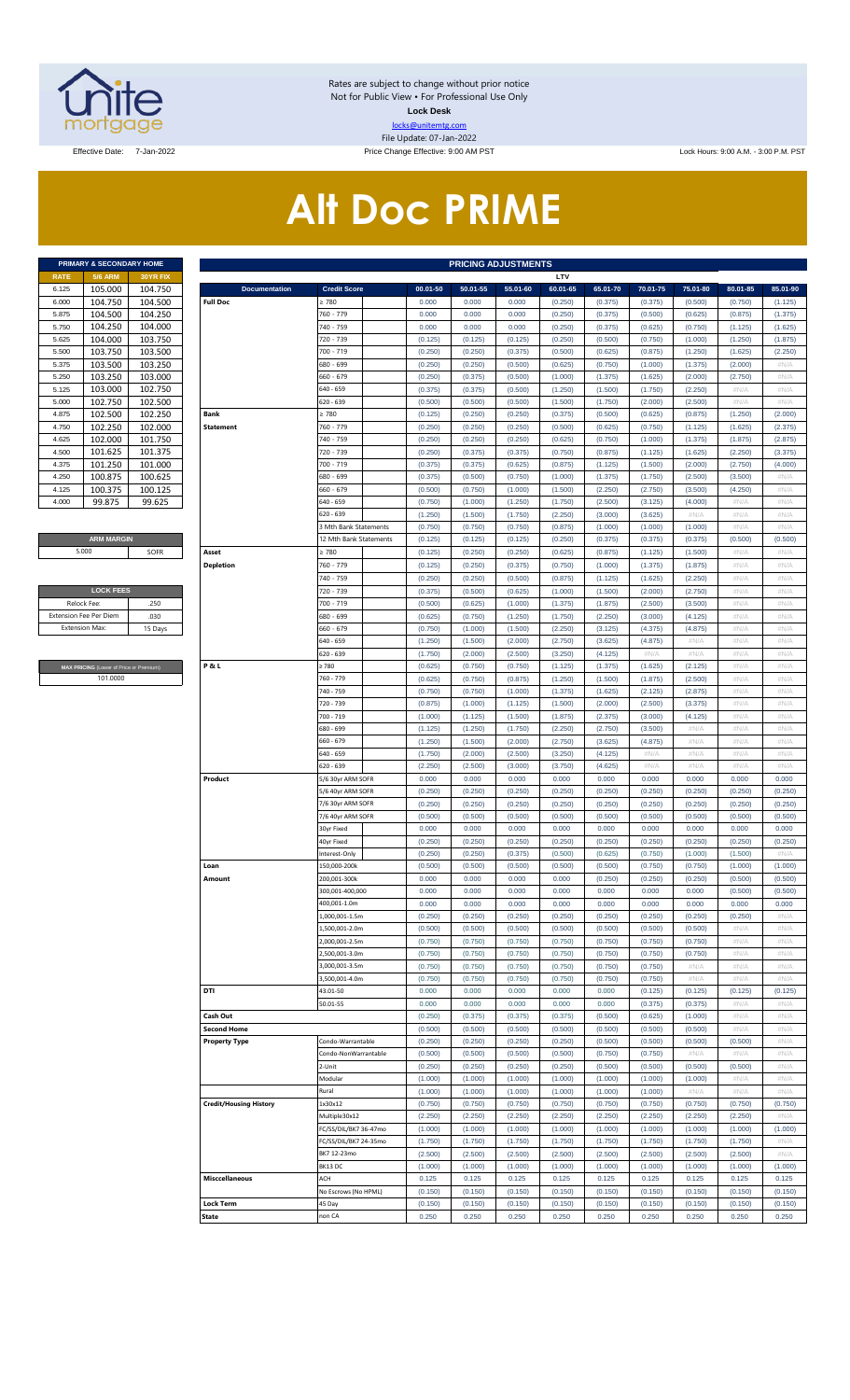

### [V](https://unitemortgage.com/)isit: https://unitemortgage.com

The pricing engine is the Formal price given, please access it through:

**Quick Pricer:** [https://un](https://unitemortgage.com/broker-resources/price-my-loan/)itemortgage.com/broker-resources/price-my-loan/

## **CALL US TODAY: 800-777-1207**

#### **CONVENTIONAL PRODUCTS AND PRICING**

|             | <b>CONFORMING LOANS</b> |                             |         |       |                             |         |         |       |                             |               |         |                             |               |                      |               |
|-------------|-------------------------|-----------------------------|---------|-------|-----------------------------|---------|---------|-------|-----------------------------|---------------|---------|-----------------------------|---------------|----------------------|---------------|
|             |                         | <b>DU CONF CONV 30 YEAR</b> |         |       | <b>DU CONF CONV 20 YEAR</b> |         |         |       | <b>DU CONF CONV 15 YEAR</b> |               |         | <b>DU CONF CONV 10 YEAR</b> |               |                      |               |
| <b>Rate</b> | <b>10 Day</b>           | 25 Day                      | 40 Day  | Rate  | 10 Day                      | 25 Day  | 40 Day  | Rate  | <b>10 Day</b>               | <b>25 Day</b> | 40 Day  | Rate                        | <b>10 Day</b> | 25 Day               | <b>40 Day</b> |
| 3.875       | (4.375)                 | (4.250)                     | (4.125) | 3.625 | (3.875)                     | (3.750) | (3.625) | 3.125 | (3.875)                     | (3.750)       | (3.625) | 3.000                       | (3.125)       | (3.000)              | (2.875)       |
| 3.750       | (3.875)                 | (3.750)                     | (3.625) | 3.500 | (3.500)                     | (3.375) | (3.250) | 3.000 | (3.375)                     | (3.250)       | (3.125) | 2.875                       | (2.750)       | (2.625)              | (2.500)       |
| 3.625       | (3.250)                 | (3.125)                     | (3.000) | 3.375 | (3.125)                     | (3.000) | (2.875) | 2.875 | (3.000)                     | (2.875)       | (2.750) | 2.750                       | (2.375)       | (2.250)              | (2.125)       |
| 3.500       | (2.625)                 | (2.500)                     | (2.375) | 3.250 | (2.500)                     | (2.375) | (2.250) | 2.750 | (2.625)                     | (2.500)       | (2.375) | 2.625                       | (2.000)       | (1.875)              | (1.750)       |
| 3.375       | (2.125)                 | (2.000)                     | (1.875) | 3.125 | (2.125)                     | (2.000) | (1.875) | 2.625 | (2.125)                     | (2.000)       | (1.875) | 2.500                       | (1.625)       | (1.500)              | (1.375)       |
| 3.250       | (1.625)                 | (1.500)                     | (1.375) | 3.000 | (1.625)                     | (1.500) | (1.375) | 2.500 | (1.625)                     | (1.500)       | (1.375) | 2.375                       | (1.625)       | (1.500)              | (1.375)       |
| 3.125       | (0.875)                 | (0.750)                     | (0.625) | 2.875 | (1.125)                     | (1.000) | (0.875) | 2.375 | (1.125)                     | (1.000)       | (0.875) | 2.250                       | (1.250)       | (1.125)              | (1.000)       |
| 3.000       | (0.500)                 | (0.375)                     | (0.250) | 2.750 | (0.500)                     | (0.375) | (0.250) | 2.250 | (0.750)                     | (0.625)       | (0.500) | 2.125                       | (0.750)       | (0.625)              | (0.500)       |
| 2.875       | 0.125                   | 0.250                       | 0.375   | 2.625 | 0.125                       | 0.250   | 0.375   | 2.125 | (0.250)                     | (0.125)       | 0.000   | 2.000                       | (0.250)       | (0.125)              | 0.000         |
| 2.750       | 0.750                   | 0.875                       | 1.000   | 2.500 | 1.000                       | 1.125   | 1.250   | 2.000 | 0.375                       | 0.500         | 0.625   | 1.875                       | 0.250         | 0.375                | 0.500         |
|             |                         |                             |         |       |                             |         |         |       |                             |               |         |                             |               |                      |               |
|             |                         | LP CONF CONV 30 YEAR        |         |       | LP CONF CONV 20 YEAR        |         |         |       | LP CONF CONV 15 YEAR        |               |         |                             |               | LP CONF CONV 10 YEAR |               |
| Rate        | 10 Day                  | 25 Dav                      | 40 Day  | Rate  | 10 Day                      | 25 Day  | 40 Day  | Rate  | 10 Dav                      | 25 Day        | 40 Day  | Rate                        | <b>10 Day</b> | 25 Day               | <b>40 Day</b> |
| 4.000       | (4.625)                 | (4.500)                     | (4.375) | 3.750 | (4.000)                     | (3.875) | (3.750) | 3.250 | (4.250)                     | (4.125)       | (4.000) | 3.125                       | (3.375)       | (3.250)              | (3.125)       |
| 3.875       | (4.250)                 | (4.125)                     | (4.000) | 3.625 | (3.750)                     | (3.625) | (3.500) | 3.125 | (3.875)                     | (3.750)       | (3.625) | 3.000                       | (3.000)       | (2.875)              | (2.750)       |
| 3.750       | (3.750)                 | (3.625)                     | (3.500) | 3.500 | (3.375)                     | (3.250) | (3.125) | 3.000 | (3.375)                     | (3.250)       | (3.125) | 2.875                       | (2.625)       | (2.500)              | (2.375)       |
| 3.625       | (3.250)                 | (3.125)                     | (3.000) | 3.375 | (3.000)                     | (2.875) | (2.750) | 2.875 | (2.875)                     | (2.750)       | (2.625) | 2.750                       | (2.250)       | (2.125)              | (2.000)       |
| 3.500       | (2.500)                 | (2.375)                     | (2.250) | 3.250 | (2.500)                     | (2.375) | (2.250) | 2.750 | (2.500)                     | (2.375)       | (2.250) | 2.625                       | (1.875)       | (1.750)              | (1.625)       |
| 3.375       | (2.000)                 | (1.875)                     | (1.750) | 3.125 | (2.000)                     | (1.875) | (1.750) | 2.625 | (2.000)                     | (1.875)       | (1.750) | 2.500                       | (1.500)       | (1.375)              | (1.250)       |
| 3.250       | (1.500)                 | (1.375)                     | (1.250) | 3.000 | (1.500)                     | (1.375) | (1.250) | 2.500 | (1.500)                     | (1.375)       | (1.250) | 2.375                       | (1.250)       | (1.125)              | (1.000)       |
| 3.125       | (0.750)                 | (0.625)                     | (0.500) | 2.875 | (1.000)                     | (0.875) | (0.750) | 2.375 | (1.000)                     | (0.875)       | (0.750) | 2.250                       | (0.875)       | (0.750)              | (0.625)       |
| 3.000       | (0.375)                 | (0.250)                     | (0.125) | 2.750 | (0.375)                     | (0.250) | (0.125) | 2.250 | (0.625)                     | (0.500)       | (0.375) | 2.125                       | (0.375)       | (0.250)              | (0.125)       |
| 2.875       | 0.250                   | 0.375                       | 0.500   | 2.625 | 0.250                       | 0.375   | 0.500   | 2.125 | (0.125)                     | 0.000         | 0.125   | 2.000                       | 0.000         | 0.125                | 0.250         |
| 2.750       | 0.875                   | 1.000                       | 1.125   | 2.500 | 1.125                       | 1.250   | 1.375   | 2.000 | 0.500                       | 0.625         | 0.750   | 1.875                       | 0.625         | 0.750                | 0.875         |

|       | <b>DU HIGH BALANCE 30 YEAR</b> |               |               | <b>DU HIGH BALANCE 15 YEAR</b> |               |               |               |      | <b>DU HIGH BALANCE 20 YEAR</b> |        |               | <b>DU HIGH BALANCE 10 YEAR</b> |               |          |               |  |
|-------|--------------------------------|---------------|---------------|--------------------------------|---------------|---------------|---------------|------|--------------------------------|--------|---------------|--------------------------------|---------------|----------|---------------|--|
| Rate  | <b>10 Day</b>                  | <b>25 Day</b> | <b>40 Day</b> | Rate                           | <b>10 Day</b> | <b>25 Day</b> | <b>40 Day</b> | Rate | <b>10 Day</b>                  | 25 Day | <b>40 Day</b> | Rate                           | <b>10 Day</b> | $25$ Day | <b>40 Day</b> |  |
| 4.125 | (3.375)                        | (3.250)       | (3.125)       | 3.375                          | (2.750)       | (2.625)       | (2.500)       |      |                                |        |               |                                |               |          |               |  |
| 4.000 | (3.625)                        | (3.500)       | (3.375)       | 3.250                          | (2.750)       | (2.625)       | (2.500)       |      |                                |        |               |                                |               |          |               |  |
| 3.875 | (3.375)                        | (3.250)       | (3.125)       | 3.125                          | (2.500)       | (2.375)       | (2.250)       |      |                                |        |               |                                |               |          |               |  |
| 3.750 | (3.000)                        | (2.875)       | (2.750)       | 3.000                          | (2.125)       | (2.000)       | (1.875)       |      |                                |        |               |                                |               |          |               |  |
| 3.625 | (2.625)                        | (2.500)       | (2.375)       | 2.875                          | (1.750)       | (1.625)       | (1.500)       |      |                                | æ      |               |                                |               |          |               |  |
| 3.500 | (1.750)                        | (1.625)       | (1.500)       | 2.750                          | (1.375)       | (1.250)       | (1.125)       |      |                                |        |               |                                |               |          |               |  |
| 3.375 | (1.375)                        | (1.250)       | (1.125)       | 2.625                          | (1.000)       | (0.875)       | (0.750)       |      |                                |        |               |                                |               |          |               |  |
| 3.250 | (0.875)                        | (0.750)       | (0.625)       | 2.500                          | (0.500)       | (0.375)       | (0.250)       |      |                                |        |               |                                |               |          |               |  |
| 3.125 | (0.125)                        | 0.000         | 0.125         | 2.375                          | (0.250)       | (0.125)       | 0.000         |      |                                |        |               |                                |               |          |               |  |
| 3.000 | 0.375                          | 0.500         | 0.625         | 2.250                          | 0.250         | 0.375         | 0.500         |      |                                |        |               |                                |               |          |               |  |



**MAX NET PRICING IS 104.000 HIGH BALANCE MAX NET PRICING IS 103.000 Rates and pricing are subject to change without notice.**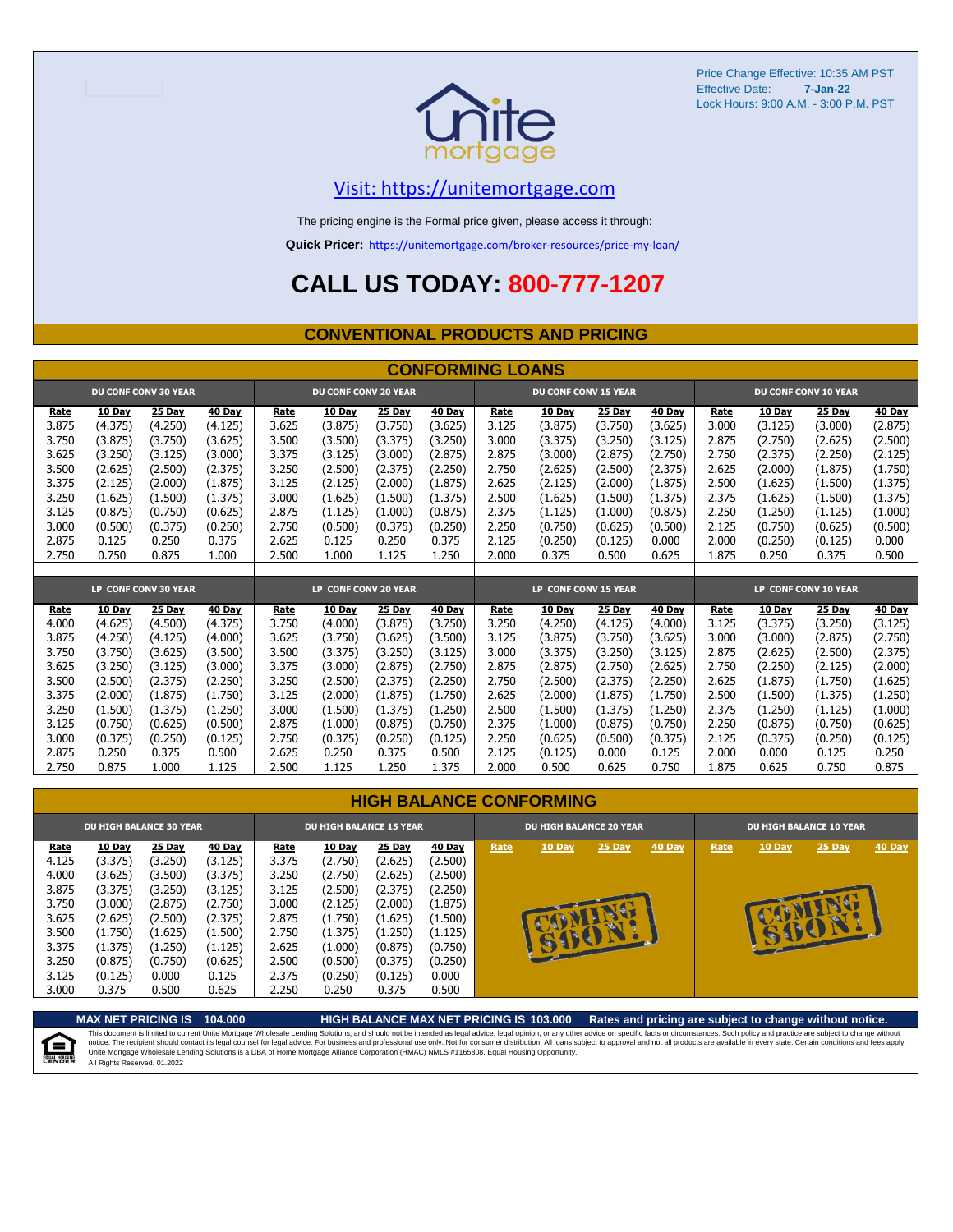

### [V](https://unitemortgage.com/)isit: https://unitemortgage.com

The pricing engine is the Formal price given, please access it through:

**Quick Pricer:** [https://un](https://unitemortgage.com/broker-resources/price-my-loan/)itemortgage.com/broker-resources/price-my-loan/

## **CALL US TODAY: 800-777-1207**

|             | <b>HOME AFFORDABLE PRODUCTS</b> |                             |               |       |                                          |               |               |                          |               |               |               |                                       |              |        |        |
|-------------|---------------------------------|-----------------------------|---------------|-------|------------------------------------------|---------------|---------------|--------------------------|---------------|---------------|---------------|---------------------------------------|--------------|--------|--------|
|             |                                 | <b>DU HOMEREADY 30 YEAR</b> |               |       | <b>DU HOMEREADY HIGH BALANCE 30 YEAR</b> |               |               | LP HOME POSSIBLE 30 YEAR |               |               |               | LP HOME POSSIBLE HIGH BALANCE 30 YEAR |              |        |        |
| <u>Rate</u> | <b>10 Day</b>                   | <b>25 Day</b>               | <b>40 Day</b> | Rate  | <b>10 Day</b>                            | <b>25 Day</b> | <b>40 Day</b> | Rate                     | <b>10 Day</b> | <b>25 Day</b> | <b>40 Day</b> | Rate                                  | 10 Day       | 25 Day | 40 Day |
| 4.000       | (4.375)                         | (4.250)                     | (4.125)       | 4.125 | (3.625)                                  | (3.500)       | (3.375)       | 4.000                    | (4.625)       | (4.500)       | (4.375)       |                                       |              |        |        |
| 3.875       | (3.875)                         | (3.750)                     | (3.625)       | 4.000 | (3.250)                                  | (3.125)       | (3.000)       | 3.875                    | (4.250)       | (4.125)       | (4.000)       |                                       |              |        |        |
| 3.750       | (3.375)                         | (3.250)                     | (3.125)       | 3.875 | (2.875)                                  | (2.750)       | (2.625)       | 3.750                    | (3.750)       | (3.625)       | (3.500)       |                                       |              |        |        |
| 3.625       | (2.750)                         | (2.625)                     | (2.500)       | 3.750 | (2.625)                                  | (2.500)       | (2.375)       | 3.625                    | (3.125)       | (3.000)       | (2.875)       |                                       |              |        |        |
| 3.500       | (2.375)                         | (2.250)                     | (2.125)       | 3.625 | (2.375)                                  | (2.250)       | (2.125)       | 3.500                    | (2.500)       | (2.375)       | (2.250)       |                                       |              | CD.    |        |
| 3.375       | (1.750)                         | (1.625)                     | (1.500)       | 3.500 | (2.000)                                  | (1.875)       | (1.750)       | 3.375                    | (1.875)       | (1.750)       | (1.625)       |                                       | $\mathbf{r}$ | BOY    |        |
| 3.250       | (1.250)                         | (1.125)                     | (1.000)       | 3.375 | (1.375)                                  | (1.250)       | (1.125)       | 3.250                    | (1.375)       | (1.250)       | (1.125)       |                                       |              |        |        |
| 3.125       | (0.625)                         | (0.500)                     | (0.375)       | 3.250 | (0.750)                                  | (0.625)       | (0.500)       | 3.125                    | (0.625)       | (0.500)       | (0.375)       |                                       |              |        |        |
| 3.000       | (0.125)                         | 0.000                       | 0.125         | 3.125 | (0.250)                                  | (0.125)       | 0.000         | 3.000                    | (0.250)       | (0.125)       | 0.000         |                                       |              |        |        |
| 2.875       | 0.500                           | 0.625                       | 0.750         | 3.000 | 0.250                                    | 0.375         | 0.500         | 2.875                    | 0.375         | 0.500         | 0.625         |                                       |              |        |        |

| <b>HOME READY AND HOMEPOSSIBLE CAP LIMITS</b>      |      |      |      |       |       |       |       |                                                                                                                                                                        |       |  |  |  |
|----------------------------------------------------|------|------|------|-------|-------|-------|-------|------------------------------------------------------------------------------------------------------------------------------------------------------------------------|-------|--|--|--|
|                                                    |      |      |      |       |       |       |       | $\mid$ LTV <=60 $\mid$ 60.01 - 65 $\mid$ 65.01 - 70 $\mid$ 70.01 - 75 $\mid$ 75.01 - 80 $\mid$ 80.01 - 85 $\mid$ 85.01 - 90 $\mid$ 90.01 - 95 $\mid$ 95.01 - 97 $\mid$ |       |  |  |  |
| HomeReady/Home Possible FICO >=680 Adjustment Caps | .500 | .500 | .500 | .500  | 1.500 | 0.000 | 0.000 | 0.000                                                                                                                                                                  | 0.000 |  |  |  |
| HomeReady/Home Possible FICO <680 Adjustment Caps  | .500 | .500 | .500 | 500،، | i.500 | .500  | .500  | .500                                                                                                                                                                   | 1.500 |  |  |  |

MAX NET PRICING IS 103.000 Rates and pricing are subject to change without notice.<br>This document is limited to current Unite Mortgage Wholesale Lending Solutions, and should not be intended as legal advice, legal opinion,



All Rights Reserved. 01.2022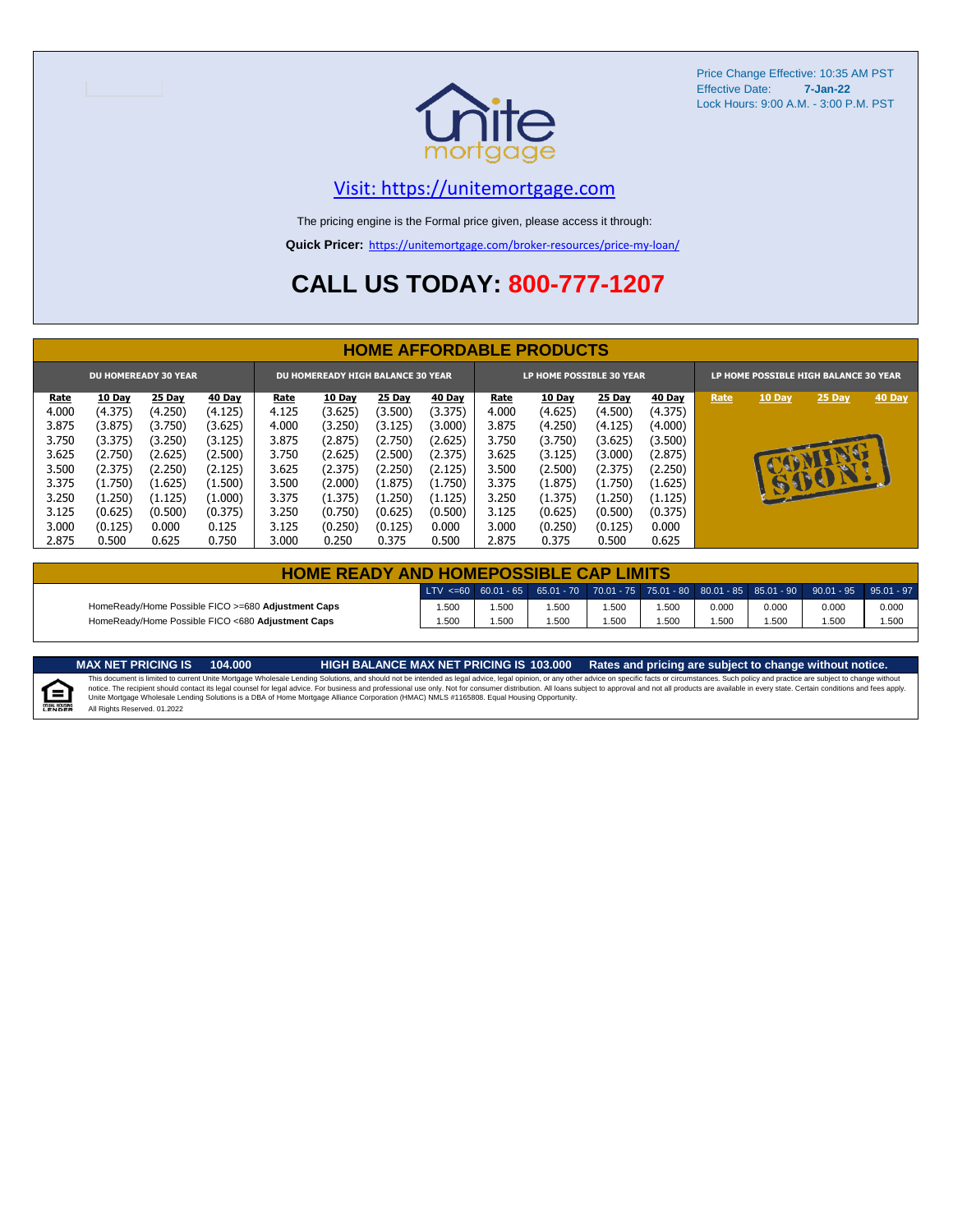

### [V](https://unitemortgage.com/)isit: https://unitemortgage.com

The pricing engine is the Formal price given, please access it through:

**Quick Pricer:** [https://un](https://unitemortgage.com/broker-resources/price-my-loan/)itemortgage.com/broker-resources/price-my-loan/

## **CALL US TODAY: 800-777-1207**

|                                                                                        | <b>CONVENTIONAL PRICING ADJUSTMENTS</b>          |              |                                                   |              |              |              |                    |              |                                                                                      |              |
|----------------------------------------------------------------------------------------|--------------------------------------------------|--------------|---------------------------------------------------|--------------|--------------|--------------|--------------------|--------------|--------------------------------------------------------------------------------------|--------------|
| Credit Score / LTV                                                                     | Loan Terms > 15 years                            | $LTV \le 60$ | $60.01 - 70$                                      | $70.01 - 75$ | $75.01 - 80$ | $80.01 - 85$ | $85.01 - 90$       | $90.01 - 95$ | $95.01 - 97$                                                                         | >97.00%      |
| $740+$                                                                                 |                                                  | 0.000        | 0.250                                             | 0.250        | 0.500        | 0.250        | 0.250              | 0.250        | 0.750                                                                                | 0.750        |
| 720 - 739                                                                              |                                                  | 0.000        | 0.250                                             | 0.500        | 0.750        | 0.500        | 0.500              | 0.500        | 1.000                                                                                | 1.000        |
| 700 - 719                                                                              |                                                  | 0.000        | 0.500                                             | 1.000        | 1.250        | 1.000        | 1.000              | 1.000        | 1.500                                                                                | 1.500        |
| 680 - 699                                                                              |                                                  | 0.000        | 0.500                                             | 1.250        | 1.750        | 1.500        | 1.250              | 1.250        | 1.500                                                                                | 1.500        |
| 660 - 679                                                                              |                                                  | 0.000        | 1.000                                             | 2.250        | 2.750        | 2.750        | 2.250              | 2.250        | 2.250                                                                                | 2.250        |
| $640 - 659$                                                                            |                                                  | 0.500        | 1.250                                             | 2.750        | 3.000        | 3.250        | 2.750              | 2.750        | 2.750                                                                                | 2.750        |
| 620-639                                                                                |                                                  | 0.500        | 1.500                                             | 3.000        | 3.000        | 3.250        | 3.250              | 3.250        | 3.500                                                                                | 3.500        |
| Cash Out (Ex. Student Loan Only) All Loan Terms. Cumulative with above adjust.         |                                                  | $LTV \le 60$ | $60.01 - 70$                                      | $70.01 - 75$ | $75.01 - 80$ |              |                    |              |                                                                                      |              |
| $740+$                                                                                 |                                                  | 0.375        | 0.625                                             | 0.625        | 0.875        |              |                    |              |                                                                                      |              |
| 720 - 739                                                                              |                                                  | 0.375        | 1.000                                             | 1.000        | 1.125        |              |                    |              |                                                                                      |              |
| 700 - 719                                                                              |                                                  | 0.375        | 1.000                                             | 1.000        | 1.125        |              |                    |              |                                                                                      |              |
| 680 - 699                                                                              |                                                  | 0.375        | 1.125                                             | 1.125        | 1.750        |              |                    |              |                                                                                      |              |
| 660 - 679                                                                              |                                                  | 0.625        | 1.125                                             | 1.125        | 1.875        |              |                    |              |                                                                                      |              |
| 640 - 659                                                                              |                                                  | 0.625        | 1.625                                             | 1.625        | 2.625        |              |                    |              |                                                                                      |              |
| 620 - 639                                                                              |                                                  | 0.625        | 1.625                                             | 1.625        | 3.125        |              |                    |              |                                                                                      |              |
| <b>Other Price Adjustments</b><br>All Loan Terms                                       | Cumulative with above adjustments                | $LTV \le 60$ | $60.01 - 65$                                      | $65.01 - 70$ | $70.01 - 75$ | $75.01 - 80$ | $80.01 - 85$       | $85.01 - 90$ | $90.01 - 95$                                                                         | $95.01 - 97$ |
| High Balance Purchase and R/T Refinance                                                |                                                  | 0.250        | 0.250                                             | 0.250        | 0.250        | 0.250        | 0.250              | 0.250        | 0.250                                                                                | <b>NA</b>    |
| High Balance Cash-Out Refinance                                                        |                                                  | 1.000        | 1.000                                             | 1.000        | 1.000        | 1.000        | <b>NA</b>          | <b>NA</b>    | <b>NA</b>                                                                            | <b>NA</b>    |
| High Balance ARMs (Adjustment Based on CLTV)                                           |                                                  | 0.750        | 0.750                                             | 0.750        | 0.750        | 1.500        | 1.500              | 1.500        | 1.500                                                                                | <b>NA</b>    |
| <b>ARMs</b>                                                                            |                                                  | 0.000        | 0.000                                             | 0.000        | 0.000        | 0.000        | 0.000              | 0.000        | 0.250                                                                                | <b>NA</b>    |
| HomeReady/Home Possible FICO >=680 Adjustment Caps                                     |                                                  | 1.500        | 1.500                                             | 1.500        | 1.500        | 1.500        | 0.000              | 0.000        | 0.000                                                                                | 0.000        |
| HomeReady/Home Possible FICO <680 Adjustment Caps                                      |                                                  | 1.500        | 1.500                                             | 1.500        | 1.500        | 1.500        | 1.500              | 1.500        | 1.500                                                                                | 1.500        |
| <b>Investment Properties</b>                                                           |                                                  | 2.125        | 2.125                                             | 2.125        | 2.125        | 3.375        | 4.125              | <b>NA</b>    | <b>NA</b>                                                                            | NA.          |
| Second Home                                                                            |                                                  | 0.000        | 0.000                                             | 0.000        | 0.000        | 0.000        | 0.000              | 0.250        | 5.000                                                                                | 5.000        |
| Manufactured home                                                                      |                                                  | 0.500        | 0.500                                             | 0.500        | 0.500        | 0.500        | 0.500              | 0.500        | 0.500                                                                                | 0.500        |
| 2-4 Unit Properties (3-4 unit max LTV is 75% (DU) and 80% (LP))                        |                                                  | 1.000        | 1.000                                             | 1.000        | 1.000        | 1.000        | 1.000              | <b>NA</b>    | <b>NA</b>                                                                            | <b>NA</b>    |
| Condos - Loan Terms > 15Y (does not apply to Detached building types)                  |                                                  | 0.000        | 0.000                                             | 0.000        | 0.000        | 0.750        | 0.750              | 0.750        | 0.750                                                                                | 0.750        |
| Escrow Waiver (LTV >80% not available in NM, LTV >90% does not apply to HB Nationwide) |                                                  | 0.000        | 0.000                                             | 0.000        | 0.000        | 0.000        | 0.000              | 0.000        | 0.000                                                                                | <b>NA</b>    |
| UW Waiver Fee (ALL LTV) - based on loan size                                           |                                                  |              |                                                   |              |              |              |                    |              |                                                                                      |              |
|                                                                                        |                                                  |              |                                                   |              |              |              |                    |              |                                                                                      |              |
|                                                                                        | <b>ALL SUBORDINATE FINANCING .375%</b>           |              |                                                   |              |              |              |                    |              |                                                                                      |              |
| <b>LTV Range</b>                                                                       | <b>CLTV Range</b>                                |              | Credit Score < 720                                |              |              |              | Credit Score > 720 |              |                                                                                      |              |
| $\leq 65.00\%$                                                                         | $80.01\% - 95.00\%$                              |              | 0.500                                             |              |              |              | 0.250              |              |                                                                                      |              |
| 65.01% - 75.00%                                                                        | $80.01\% - 95.00\%$                              |              | 0.750                                             |              |              |              | 0.500              |              |                                                                                      |              |
| 75.01% - 95.00%                                                                        | $90.01\% - 95.00\%$                              |              | 1.000                                             |              |              |              | 0.750              |              |                                                                                      |              |
| 75.01% - 90.00%                                                                        | 76.01% - 90.00%                                  |              | 1.000                                             |              |              |              | 0.750              |              |                                                                                      |              |
| $≤ 95.00\%$                                                                            | 95.01% - 97.00%                                  |              | 1.500                                             |              |              |              | 1.500              |              |                                                                                      |              |
|                                                                                        | <b>LOCK EXTENSIONS - RELOCKS - OTHER CHANGES</b> |              |                                                   |              |              |              |                    |              |                                                                                      |              |
|                                                                                        |                                                  |              |                                                   |              |              |              |                    |              |                                                                                      |              |
| 1-4 days                                                                               | .03 / day                                        |              | <b>Lock Extensions:</b>                           |              |              |              |                    |              |                                                                                      |              |
|                                                                                        | 0.125                                            |              |                                                   |              |              |              |                    |              | 10 Day Lock Expires:                                                                 | 01/17/22     |
| 5 days<br>7 days                                                                       | 0.187                                            |              |                                                   |              |              |              |                    |              | 25 Day Lock Expires:                                                                 | 02/01/22     |
|                                                                                        | 0.250                                            |              |                                                   |              |              |              |                    |              | 40 Day Lock Expires:                                                                 | 02/16/22     |
| 10 days<br>15 days                                                                     | 0.375                                            |              |                                                   |              |              |              |                    |              |                                                                                      |              |
| <b>Relocks:</b>                                                                        | <b>Other Changes:</b>                            |              |                                                   |              |              |              |                    |              |                                                                                      |              |
| Worse Case pricing plus additional .250 hit                                            | Loan Program                                     |              | Worse Case if moving into different delivery type |              |              |              |                    |              |                                                                                      |              |
|                                                                                        | Rate Change<br>Not subject to worse case pricing |              |                                                   |              |              |              |                    |              |                                                                                      |              |
|                                                                                        |                                                  |              |                                                   |              |              |              |                    |              | Locks expiring on a non business day are<br>good through the following business day. |              |

|                                    |                              |         |                                                                                                                                                                                                                                                                                                                                                                                                                                                                                                                                                                                                                | APOR: | $15/20$ YR.: | 2.500% 1 YR CMT:   | 0.120% |
|------------------------------------|------------------------------|---------|----------------------------------------------------------------------------------------------------------------------------------------------------------------------------------------------------------------------------------------------------------------------------------------------------------------------------------------------------------------------------------------------------------------------------------------------------------------------------------------------------------------------------------------------------------------------------------------------------------------|-------|--------------|--------------------|--------|
|                                    | <b>MAX NET PRICING IS</b>    | 104.000 | Rates and prices are subject to change without notice.                                                                                                                                                                                                                                                                                                                                                                                                                                                                                                                                                         |       | $25/30$ YR.: | 2.960% 1 YR Libor: | 0.360% |
| $I \equiv$<br><b>EQUAL HOUSING</b> | All Rights Reserved, 01.2022 |         | This document is limited to current Unite Mortgage Wholesale Lending Solutions, and should not be intended as legal advice, legal opinion, or any other advice on specific facts or circumstances. Such policy and practice ar<br>notice. The recipient should contact its legal counsel for legal advice. For business and professional use only. Not for consumer distribution. All loans subject to approval and not all products are available in every stat<br>Unite Mortgage Wholesale Lending Solutions is a DBA of Home Mortgage Alliance Corporation (HMAC) NMLS #1165808. Equal Housing Opportunity. |       |              |                    |        |